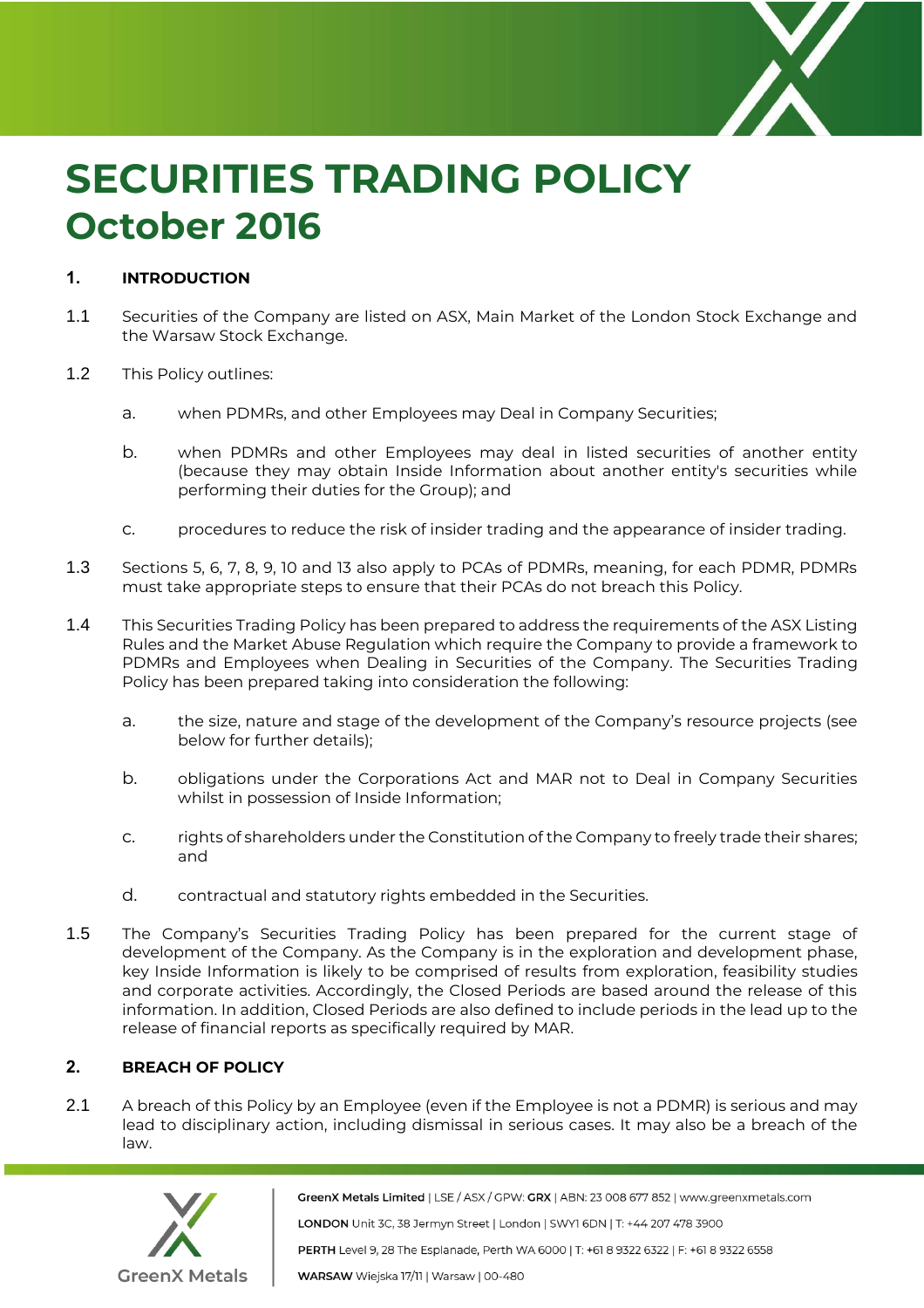

- 2.2 Insider trading is a serious matter which is a criminal offence. It is punishable by substantial fines or imprisonment or both.
- 2.3 Insider trading may also attract civil penalties. A court may impose substantial pecuniary penalties for insider trading and order payment of compensation to persons who suffer loss or damage because of insider trading.

# **3. WHEN EMPLOYEES MAY DEAL**

An Employee, who is not a PDMR, may Deal in Company Securities or the Securities of a Transaction Entity if he or she does not have information that he or she knows, or ought reasonably to know, is Inside Information in relation to Company Securities or the Securities of a Transaction Entity.

## **4. WHEN EMPLOYEES MAY NOT DEAL**

An Employee, who is not a PDMR, may not Deal or procure another person to Deal in Company Securities or the Securities of a Transaction Entity if he or she has information that he or she knows, or ought reasonably to know, is Inside Information in relation to Company Securities or the Securities of a Transaction Entity.

## **5. WHEN A PDMR MAY DEAL**

Subject to the requirements of this Policy (including the required prior approvals and restrictions during Closed Periods), a PDMR may Deal in Company Securities or the Securities of a Transaction Entity if he or she does not have information that he or she knows, or ought reasonably to know, is Inside Information in relation Company Securities or the Securities of a Transaction Entity.

# **6. WHEN A PDMR MAY NOT DEAL**

- 6.1 Subject to paragraphs 7 and 8 of this Policy, a PDMR will not ordinarily be given clearance to Deal in Company Securities or procure another person to Deal in Company Securities:
	- a. if he or she has information that he or she knows, or ought reasonably to know, is Inside Information in relation to Company Securities;
	- b. during a Closed Period;
	- c. on considerations of a short-term nature; or
	- d. if he or she has information that he or she knows, or ought reasonably to know, has not been announced to the market under ASX Listing Rule 3.1A or in accordance with MAR in relation to Company Securities.
- 6.2 A PDMR may not Deal or procure another person to Deal in the Securities of a Transaction Entity if he or she has information that he or she knows, or ought reasonably to know, is Inside Information in relation to the Securities of a Transaction Entity.
- 6.3 PDMRs are prohibited at all times from Dealing in financial products issued or created over or in respect of the Company's Securities (including, but not limited to, hedge arrangements). For the avoidance of doubt this paragraph does not apply to an option over unissued capital granted by the Company.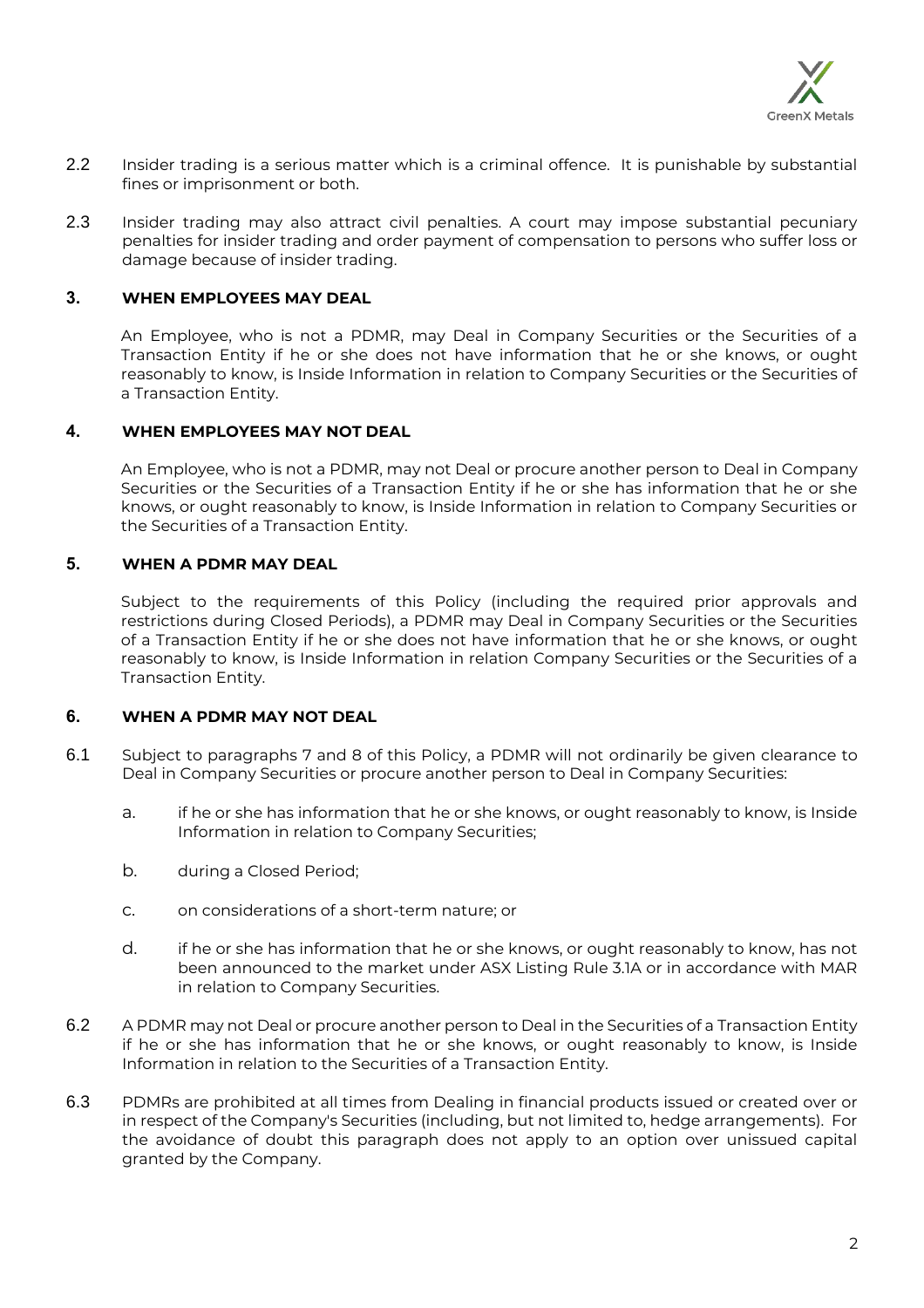

6.4 PDMRs are prohibited at all times from entering into margin lending or similar arrangements in respect to Company Securities they hold or in which they have a Relevant Interest.

# **7. EXCLUDED TRADING**

Subject to compliance with Article 19 of MAR, this Policy does not prohibit Dealing in the Company's Securities during a Closed Period as outlined in [Schedule](#page-12-0) 2.

# **8. EXCEPTIONAL CIRCUMSTANCES**

- 8.1 The Approving Officer may give clearance during a Closed Period for a PDMR to sell (but not buy) Company shares (but not other Company Securities) in Exceptional Circumstances. Clearance may only be granted in respect of such number of shares as the PDMR needs to sell to obtain the required financial resources.
- 8.2 The Approving Officer may not give clearance under the exception in paragraph 8.1 in contravention to Article 19 of MAR.
- 8.3 The Approving Officer may not give clearance under the exception in paragraph 8.1 if there is a matter about which there is Inside Information in relation to Company Securities (whether or not the PDMR knows about the matter) when the PDMR requests clearance or proposes to Deal in Company Securities. This prohibition is subject to any lawful obligation to the contrary (for example, for an order of a court).
- 8.4 The PDMR seeking clearance to Deal in the Securities must outline in writing to the Approving Officer the circumstances of their severe financial hardship or as to why their circumstances are otherwise exceptional, explain the transactions envisaged, why that transaction could not be executed at a time other than during a Closed Period, and that the proposed Dealing in the Securities is the only reasonable course of action available.
- 8.5 The Approving Officer will decide if the Exceptional Circumstances exist.
- 8.6 A list of matters that may constitute Exceptional Circumstances is contained in [Schedule](#page-13-0) 3.

## **9. CLEARANCE FROM THE APPROVING OFFICER**

- 9.1 PDMRs and Employees must not Deal for themselves or for anyone else, directly or indirectly, in Company Securities without obtaining clearance from the Company in advance.
- 9.2 A Security Trading Request must be made in writing and submitted to the Approving Officer (and at the same time the Company Secretary) at least 2 Business Days prior to when the PDMR and Employee intends to Deal, using the Securities Trading Request Form (see Schedule 6).
- 9.3 PDMRs and Employees must not submit a Securities Trading Request if they are in possession of Inside Information. If a PDMR or Employee becomes aware that they are or may be in possession of Inside Information after they submit an application, they must inform the Company Secretary as soon as possible and must refrain from Dealing (even if they have been given clearance).
- 9.4 PDMRs and Employees will receive a written response to their application(s), normally within five business days. The Company will not normally give reasons if they are refused permission to Deal. PDMRs and Employees must keep any refusal confidential and not discuss it with any other person.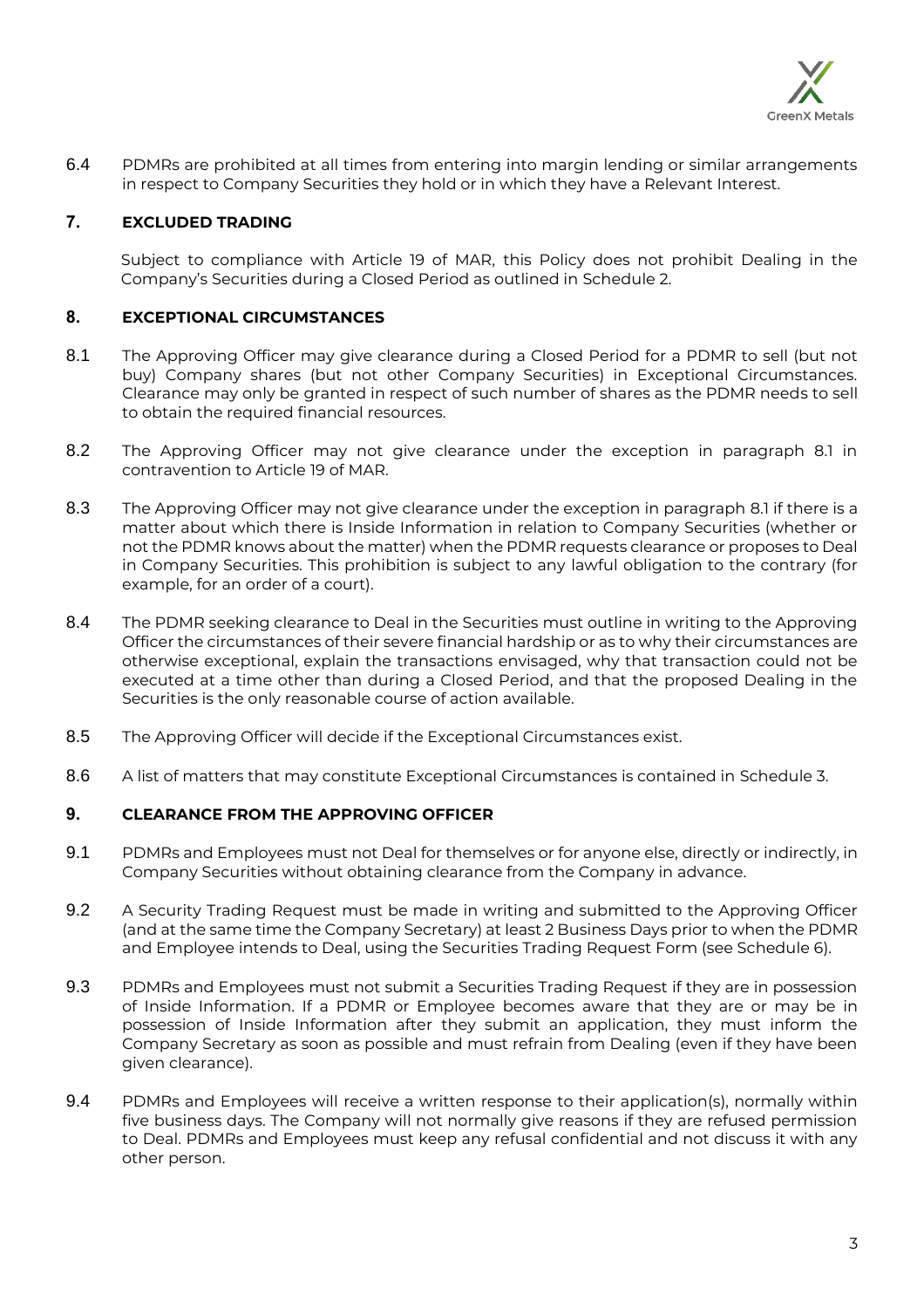

- 9.5 If PDMRs and Employees are given clearance, they must Deal as soon as possible and in any event within two business days of receiving clearance.
- 9.6 Clearance to Deal may be given subject to conditions. Where this is the case, PDMRs and Employees must observe those conditions when Dealing.
- 9.7 PDMRs and Employees must not enter into, amend or cancel a Trading Plan or an Investment Programme under which Company Securities may be purchased or sold unless clearance has been given to do so.
- 9.8 Different clearance procedures will apply where Dealing is being carried out by the Company in relation to an employee share plan (e.g. if the Company is making an option grant or share award to you, or shares are receivable on vesting under a long-term incentive plan). PDMRs and Employees will be notified separately of any arrangements for clearance if this applies to them.
- 9.9 If PDMRs or Employees act as the trustee of a trust, they should speak to the Company Secretary about their obligations in respect of any Dealing in Company Securities carried out by the trustee(s) of that trust.
- 9.10 PDMRs and Employees should seek further guidance from the Company Secretary before transacting in:
	- a. units or shares in a collective investment undertaking (e.g. a unit trust or European fund such as an Undertaking for Collective Investment in Transferable Securities (**UCITS**) or an Alternative Investment Fund (**AIF**)) which holds, or might hold, Company Securities; or
	- b. financial instruments which provide exposure to a portfolio of assets which has, or may have, an exposure to Company Securities.

This is the case even if PDMRs or Employees do not intend to transact in Company Securities by making the relevant investment.

9.11 If PDMRs and Employees are uncertain as to whether or not a particular transaction requires clearance, they must obtain guidance from the Company Secretary before carrying out that transaction.

## **10. NOTIFICATION OF DEALINGS**

- 10.1 PDMRs must notify the Company and the FCA in writing of every Notifiable Transaction in Company Securities conducted for their account as follows:
	- a. Notifications to the Company must be made using the form attached in Schedule 7 and sent to the Company Secretary as soon as practicable and in any event within one (1) business day of the Dealing taking place. PDMRs should ensure that their investment managers (whether discretionary or not) notify them of any Notifiable Transactions conducted on their behalf promptly so as to allow PDMRs to notify the Company within this time frame.
	- b. Notifications to the FCA must be made within three (3) business days of the Dealing taking place. A copy of the notification form is available on the FCA's website. If PDMRs would like, the Company Secretary can assist them with this notification, provided that they ask him or her to do so within one (1) business day of the Dealing taking place.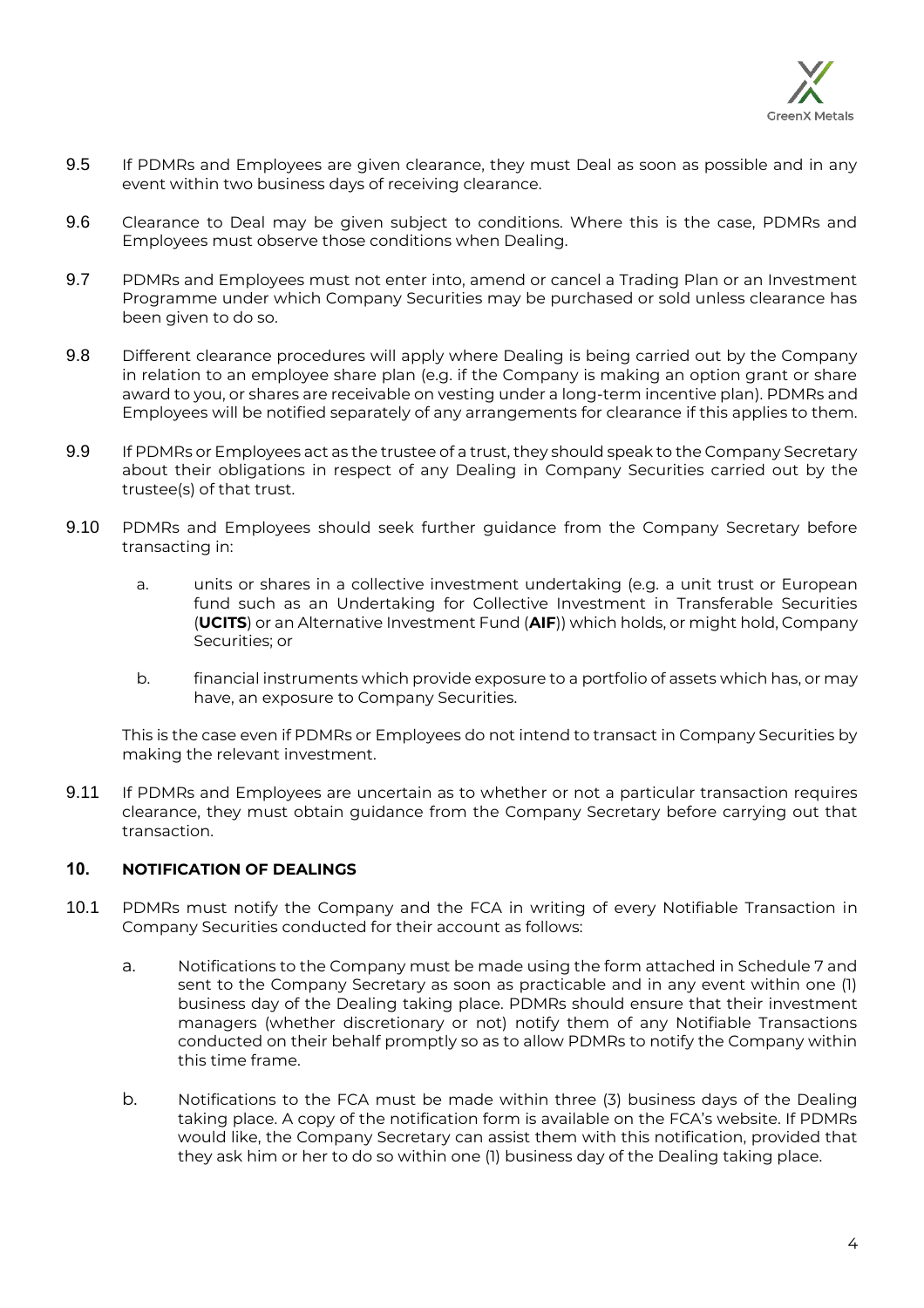

- 10.2 If PDMRs are uncertain as to whether or not a particular transaction is a Notifiable Transaction, they must obtain guidance from the Company Secretary.
- 10.3 PDMRs must provide the Company with a list of their PCAs and notify the Company of any changes that need to be made to that list.
- 10.4 PDMRs should ask their PCAs not to Deal (whether directly or through an investment manager) in Company Securities during Closed Periods and not to deal on considerations of a short-term nature. A sale of Company Securities which were acquired less than a year previously will be considered to be a Dealing of a short-term nature.
- 10.5 PCAs are also required to notify the Company and the FCA in writing, within the time frames given in paragraph 10.1, of every Notifiable Transaction conducted for their account. PDMRs should inform their PCAs in writing of this requirement and keep a copy; the Company Secretary will provide them with a letter that they can use to do this. If PCAs would like, the Company Secretary can assist them with the notification to the FCA, provided that a PCA asks the Company Secretary to do so within one (1) business day of the Dealing taking place. A copy of the form for notifying the FCA is available on the FCA's website.
- 10.6 PDMRs should ask their investment managers (whether or not discretionary) not to Deal in Company Securities on their behalf during Closed Periods.

# **11. DEALINGS IN WHICH A PDMR HAS A RELEVANT INTEREST**

A PDMR must prohibit any Dealing in the Company Securities in which the PDMR has a Relevant Interest while the PDMR is in possession of Inside Information.

# **12. COMMUNICATING INSIDE INFORMATION**

- 12.1 If an Employee (including a PDMR) has information that he or she knows, or ought reasonably to know, is Inside Information in relation to Company Securities or the Securities of a Transaction Entity, the Employee must not directly or indirectly communicate that information to another person if he or she knows, or ought reasonably to know, that the other person would or would be likely to:
	- a. Deal in Company Securities or the Securities of a Transaction Entity; or
	- b. procure another person to Deal in Company Securities or the Securities of a Transaction Entity.
- 12.2 Unless otherwise authorised, an Employee must not inform colleagues (except the Approving Officer) about Inside Information or its details.

## **13. ADDITIONAL NOTIFICATION OF TRADES IN COMPANY SECURITIES**

Notwithstanding paragraph 10 above, additional initial, ongoing and final notifications will be required to be provided to the Company and must include the details set out in [Schedule](#page-14-0) 4 to this Securities Trading Policy.

## **14. TRADING PLANS AND INVESTMENT PROGRAMMES**

14.1 The Company may give clearance to allow PDMRs and Employees to enter into, amend or cancel a Trading Plan or an Investment Programme outside a Prohibited Period (but please see paragraph [14.3\)](#page-5-0).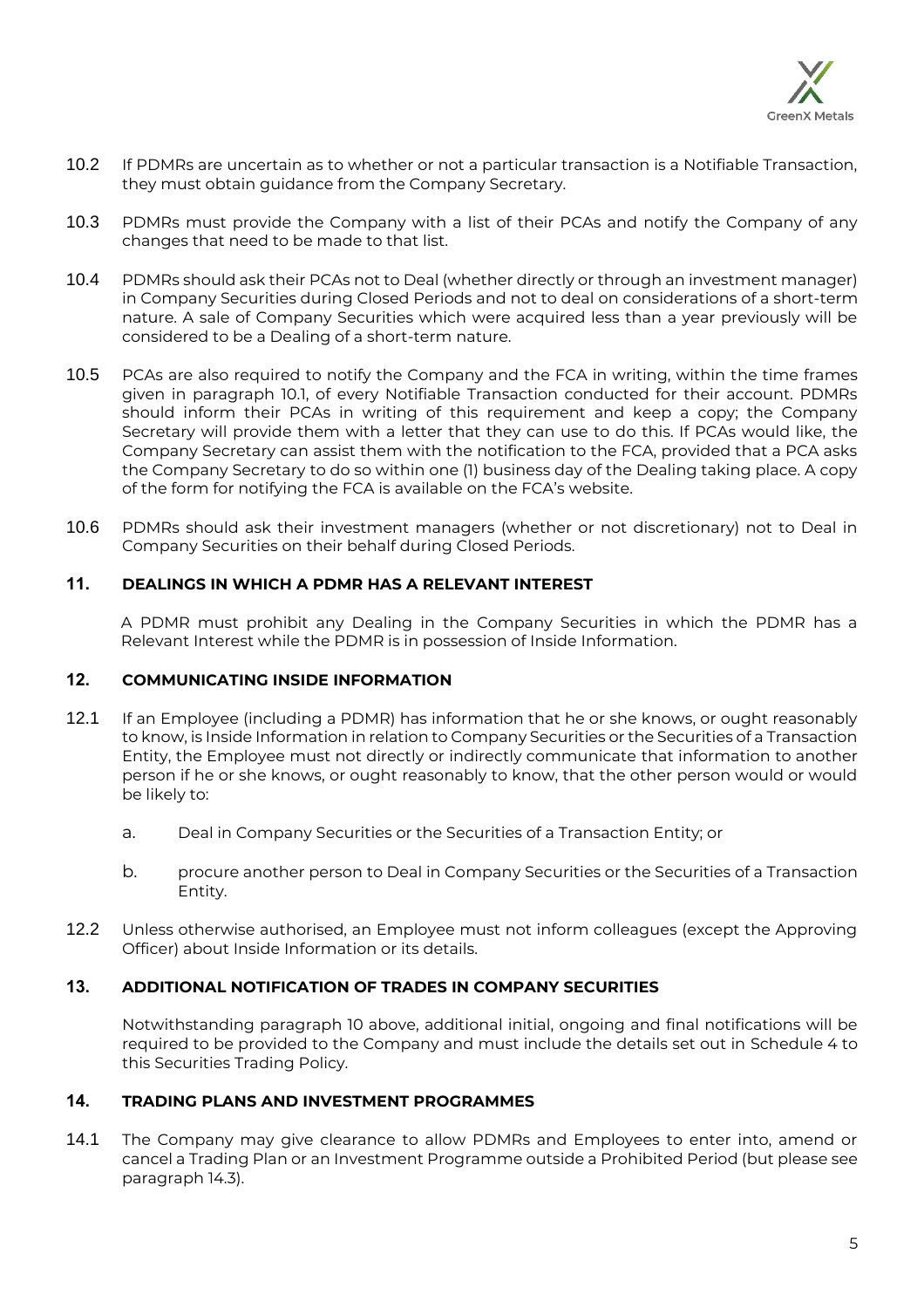

- 14.2 After clearance has been given to enter into a Trading Plan or Investment Programme, purchases or sales of Company Securities under such a plan, and purchases of the Company's shares under such a programme, do not require clearance (although they still require notification in accordance with paragraph 10 above).
- <span id="page-5-0"></span>14.3 The status of Trading Plans and Investment Programmes under the Market Abuse Regulation and, more particularly the ability of a PDMR to carry out transactions under a Trading Plan or an Investment Programme during Closed Periods, remains uncertain. Until further guidance is available, it would be prudent for the Company, when considering an application from a PDMR for clearance to enter into a Trading Plan or an Investment Programme, to grant clearance on the condition that no purchases or sales of Companies Securities under the Trading Plan or Investment Programme take place during Closed Periods.

# **15. ACTING AS A TRUSTEE**

- 15.1 Where a PDMR or other Employee acts as a trustee, Dealing in Company Securities on behalf of the trust will not require clearance if the decision to Deal was taken by the other trustees (or by the trust's investment managers) independently of the PDMR or Employee.
- 15.2 The other trustees and the trust's investment managers can be assumed to have acted independently of the PDMR or Employee where the decision to deal was taken without consultation with, or other involvement of, the PDMR or Employee or was taken by a committee of which the PDMR or Employee was not a member.

# **16. FUNDS AND PORTFOLIOS OF ASSETS**

- 16.1 PDMRs and Employees must contact the Company Secretary before carrying out a transaction relating to a collective investment undertaking (e.g. a unit trust, UCITS or an AIF) or a portfolio of assets. As Company Securities could be held or dealt in by a collective investment undertaking or form part of a portfolio of assets, a transaction relating to a collective investment undertaking or a portfolio of assets could require clearance and could be a Notifiable Transaction. However, the exemptions below are likely to apply in most cases.
- 16.2 A PDMR or other Employee can be given clearance to carry out transactions in financial instruments linked to Company Securities where at the time of the transaction:
	- a. the financial instrument is a unit or share in a collective investment undertaking (e.g. unit trust, a UCITS or an AIF) in which the exposure to Company Securities does not exceed 20% of the assets held by that collective investment undertaking; or
	- b. the financial instrument provides exposure to a portfolio of assets in which the exposure to the issuer's shares or debt instruments does not exceed 20% of the portfolio's assets,

and the relevant PDMR or other Employee cannot determine or influence the investment strategy or transactions carried out by the manager of that collective investment undertaking or portfolio.

16.3 Clearance can also be given for transactions in units or shares in a collective investment undertaking, or in financial instruments which provide exposure to a portfolio of assets, where the PDMR or other Employee does not know, and could not know, whether or not Company Securities comprise more than 20% of the assets held by that collective investment undertaking or portfolio of assets, and there is no reason to believe that such 20% threshold is exceeded, provided again that the relevant manager operates with full discretion.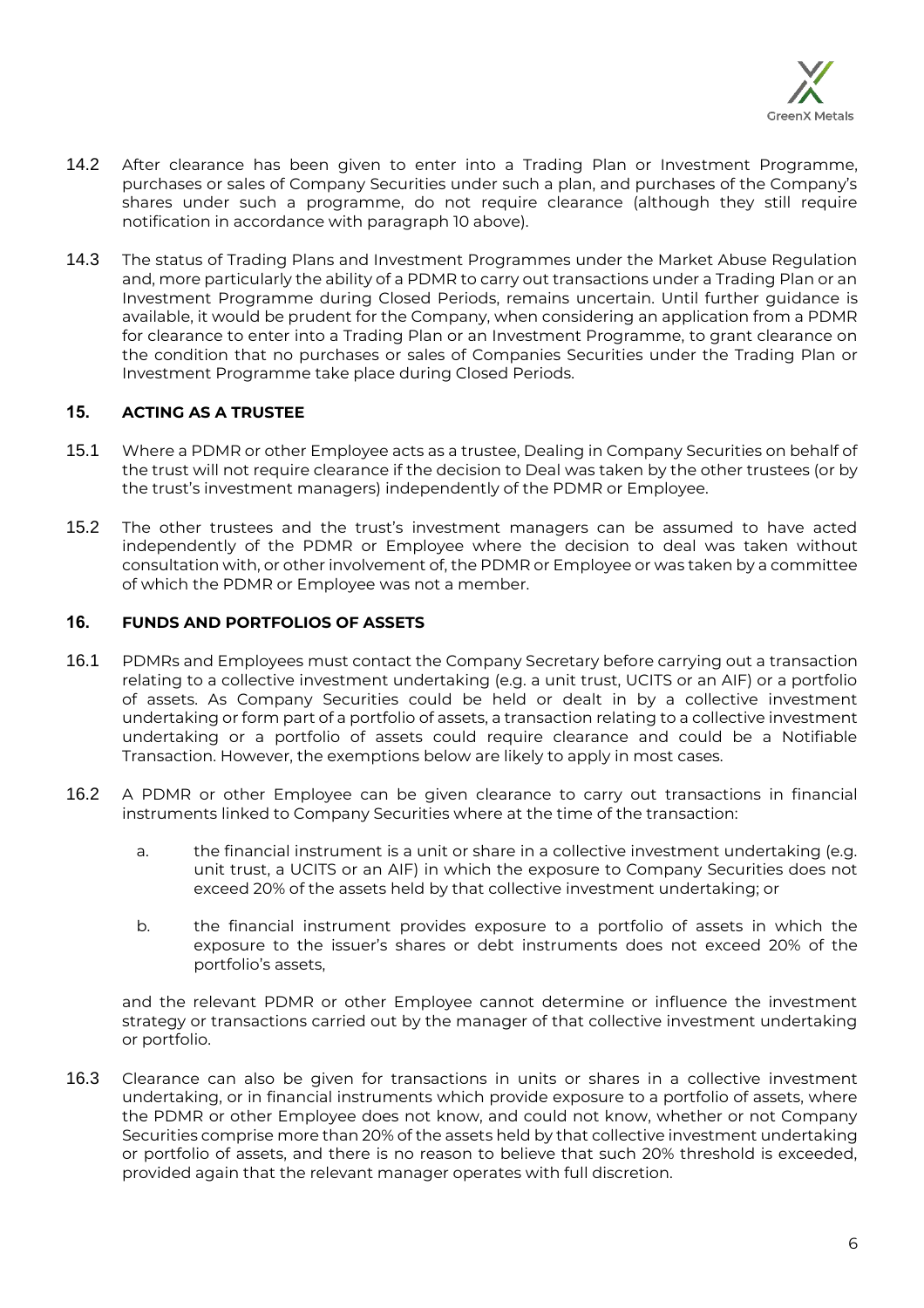

16.4 The ability of PDMRs to carry out transactions in units or shares in a collective investment undertaking, or in financial instruments which provide exposure to a portfolio of assets, (as described above) during a Closed Period remains uncertain. Until further guidance is available, it would be prudent for the Company to take advice before giving clearance to a PDMR to carry out such transactions during a Closed Period.

# **17. SPECULATIVE DEALING**

A PDMR, PCA or Employee may not deal in Company Securities on considerations of a short term nature.

# **18. EMPLOYEE SHARE PLANS, EMPLOYEE SHARE AWARDS AND EMPLOYEE TRUSTS**

Schedule 8 contains guidance which may assist the Company in determining when Dealings relating to employee share plans, employee share awards and employee trusts can be permitted.

# **19. DISTRIBUTION OF POLICY**

This Policy must be distributed to all PDMRs and Employees.

## **20. ASSISTANCE AND ADDITIONAL INFORMATION**

PDMRs and Employees who are unsure about any information they may have in their possession, and whether they can use that information for Dealing in Company Securities or Securities in a Transaction Entity, should contact the Authorised Officer and/or Company Secretary.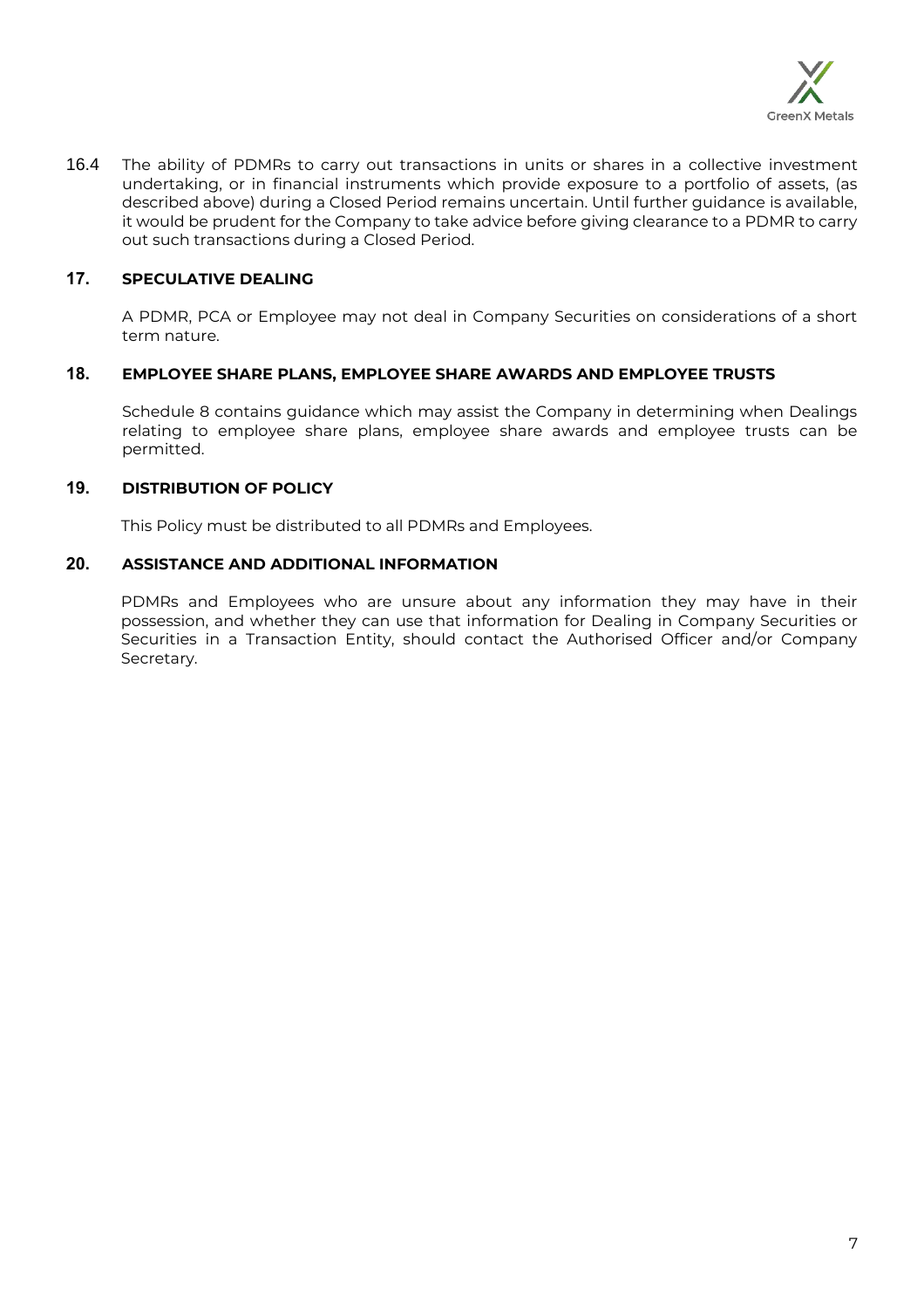

# **Schedule 1 – Defined Terms**

In this Policy:

#### **Approving Officer** means:

- a. for a PDMR who is not a Director, the chief executive officer;
- b. for a Director (except the chairman of the board), the chairman of the board; and
- c. for the chairman of the board, any other two Directors.

**ASX** means ASX Limited (ABN 98 008 624 691) and where the context permits, the Australian Securities Exchange operated by ASX Limited.

**Business Day** means any day of the week other than a Saturday, Sunday or public holiday in Australia or the United Kingdom.

#### **Closed Period** means:

- a. during the 10 Business Day period prior to the expected release of, and two hours after the actual release of, announcements regarding:
	- i. material exploration results;
	- ii. material mineral resource or reserve estimates or exploration targets;
	- iii. results of material technical studies, including scoping, pre-feasibility feasibility or other detailed technical studies;
	- iv. sales and production figures;
	- v. profit and production forecasts;
	- vi. material borrowings or material changes to terms of existing borrowings;
	- vii. material changes to liquidity and material cash flow information;
	- viii. significant changes in operations;
	- ix. significant litigation;
	- x. significant mergers, joint ventures, acquisitions, restructures, or takeovers;
	- xi. major asset purchases or sales;
	- xii. material new products and technology; and
	- xiii. capital raisings by the Company (except participation by a PDMR in the capital raising itself); or
- b. during the 5 Business Day period prior to the expected release of, and two hours after the actual release of, the following: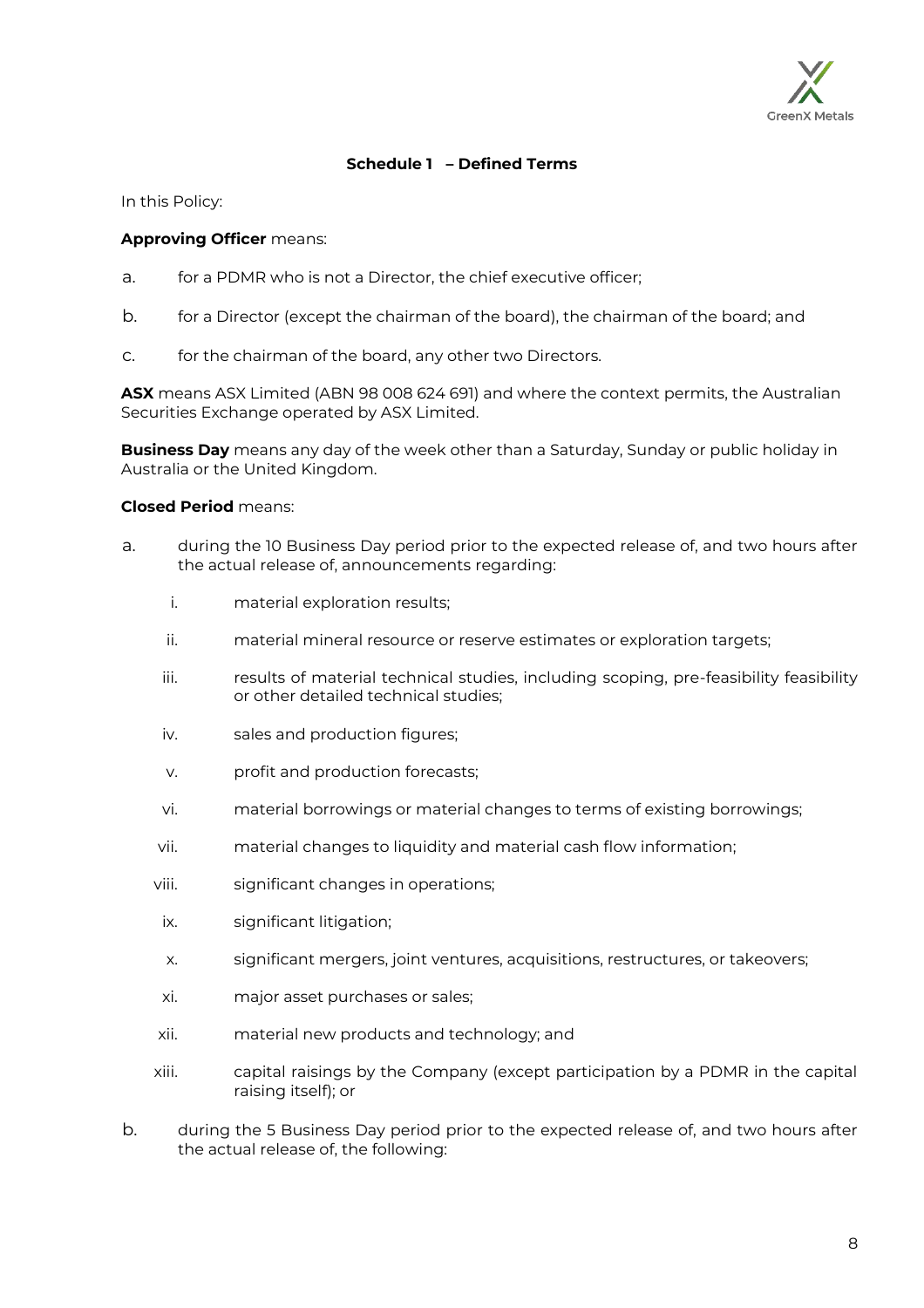

- i. a disclosure document for the offer of Securities in the Company containing Inside Information or information that has not been announced to the market under ASX Listing Rule 3.1A;
- ii. a target statement for a takeover offer for Securities in the Company;
- iii. a bidder's statement for the issue of Securities in the Company; and
- iv. a scheme booklet for a merger by way of a scheme of arrangement involving the Securities of the Company; or
- c. the period of 30 calendar days:
	- i. before the publication of the Company's annual financial report;
	- ii. before the publication of the Company's half-year financial report; and
	- iii. before the publication of each of the Company's quarterly report; or
- d. any period when the Company is in possession of Inside Information.

**Company** or **GreenX** means GreenX Metals Limited (ACN 008 677 852).

**Company Securities** means all Securities in the Company or a Group member whether or not listed or traded on the ASX, London Stock Exchange or Warsaw Stock Exchange or any other financial market in Australia, the United Kingdom or Poland (including financial products issued or created over or in respect of the Company's Securities, derivatives or other financial instruments including phantom options).

**Corporations Act** means the Corporations Act 2001 (Australia).

**Deal** (together with corresponding terms such as **Deals** and **Dealing**) includes:

- a. acquiring, disposing of, subscribing for or entering into an agreement to acquire, dispose of or subscribe for Company Securities;
- b. acquiring, disposing or exercising options over Company Securities;
- c. deals between PDMRs;
- d. off-market deals;
- e. transfers for no consideration;
- f. the receipt of shares under share plans;
- g. using Company Securities as security for a loan or other obligation; and
- h. entering into, amending or terminating any agreement in relation to Company Securities (e.g. a Trading Plan).

**Director** means a director of the Company or a person who acts as a director of the Company whether or not officially appointed to such position purposes of this policy includes a Director's Family.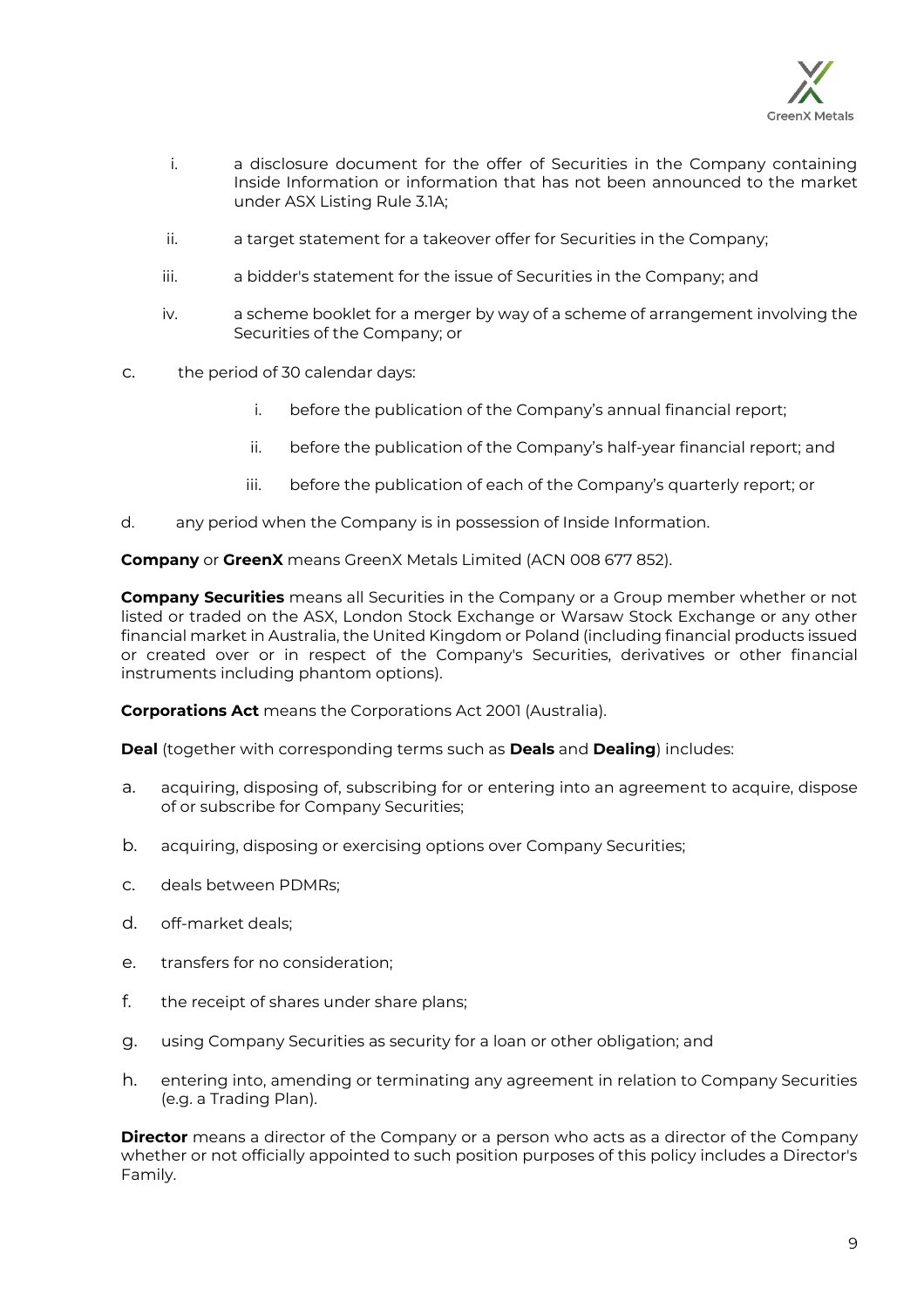

**Employee** means any employee or consultant of the Company who has been told that the Securities Trading Policy applies to them.

**Exceptional Circumstance** has the meaning outlined in [Schedule](#page-13-0) 3.

**Family** means in relation to any person, his or her spouse or civil partner and any child where such child is under the age of eighteen years. It includes any trust in which such individuals are trustees or beneficiaries and any company over which they have control or more than 20% of its equity or voting rights (excluding treasury shares) in a general meeting. It excludes any employee share or pension scheme where such individuals are beneficiaries rather than trustees.

**FCA** means the Financial Conduct Authority in the United Kingdom.

**Group** means the Company and each of its controlled entities.

**Inside Information** means information of a precise nature that has not been made public and if it were made public, a reasonable person would expect it to have a Significant Effect on the price of the Company's Securities. For the purposes of this Policy, Inside Information generally includes, but is not limited to the following (prior to it being made available to the public):

- a. material exploration results;
- b. material mineral resource or reserve estimates or exploration targets;
- c. results of material technical studies (including, but not limited to, scoping, pre- feasibility, feasibility or other detailed technical studies);
- d. sales and production figures;
- e. profit and production forecasts;
- f. material borrowings or material changes to terms of existing borrowings;
- g. material changes to liquidity and material cash flow information;
- h. significant changes in operations;
- i. significant litigation;
- j. impending mergers, joint ventures, acquisitions, restructures, takeovers;
- k. major asset purchases or sales; and
- l. material new products and technology.

**Insider Trading** in relation to this Policy means if a person has information about securities and the person knows, or ought reasonably to know, that the information is Inside Information, the person is prohibited from:

- a. Dealing in the securities;
- b. procuring another person to Deal in the securities; or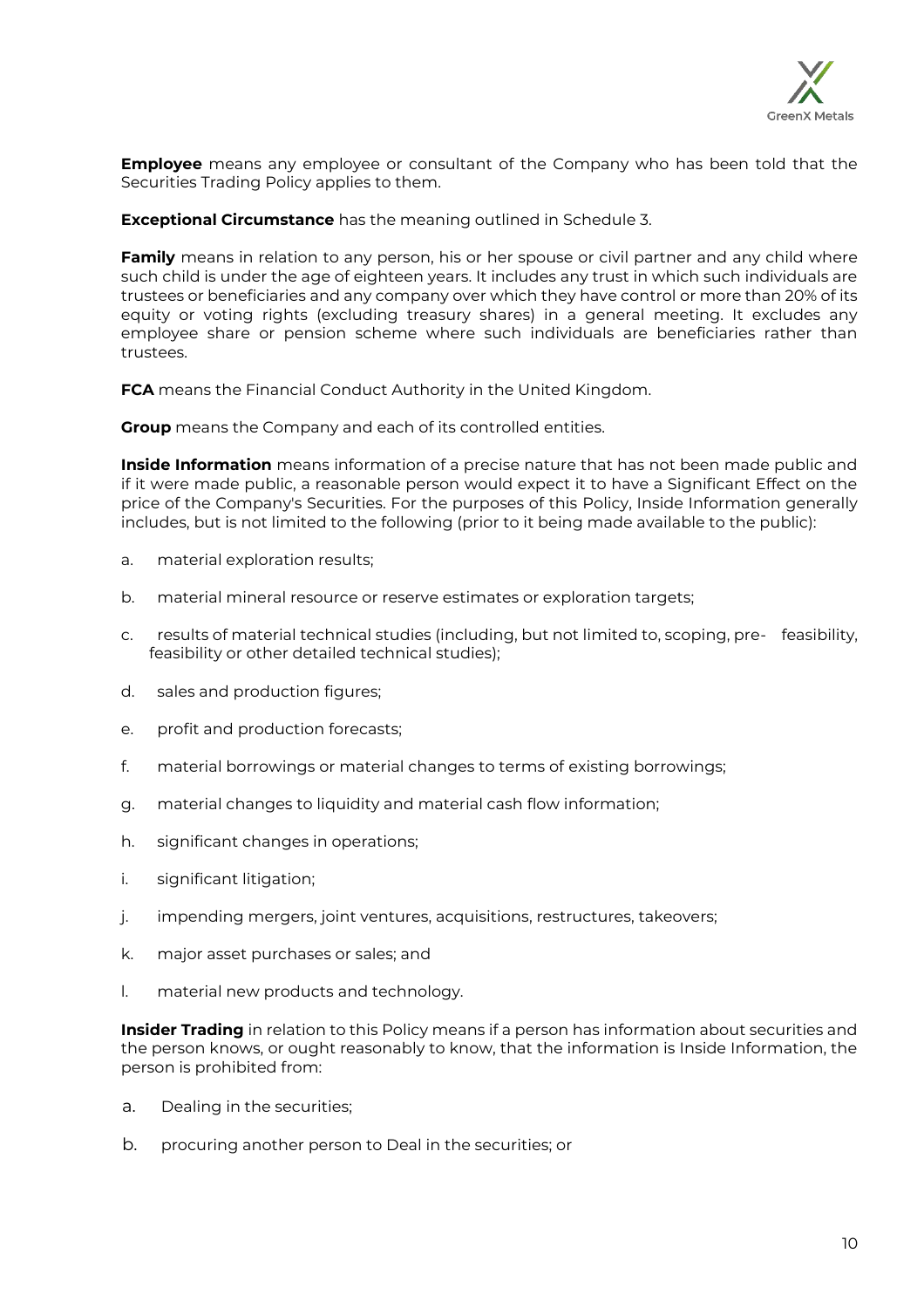

- c. giving the information to another person who the person knows, or ought reasonably to know, is likely to:
	- i. Deal in the securities; or
	- ii. procure someone else to Deal in the securities.

**Investment Programme** means a share acquisition scheme relating only to the Company's shares under which:

- a. shares are purchased by a PDMR or Employee pursuant to a regular standing order or direct debit or by regular deduction from the person's salary or director's fees; or
- b. shares are acquired by a PDMR or Employee by way of a standing election to re-invest dividends or other distributions received; or
- c. shares are acquired as part payment of a PDMR or Employee's remuneration or director's fees.

**Market Abuse Regulation** or **MAR** means the EU Market Abuse Regulation (596/2014).

**Notifiable Transaction** means any transaction relating to Company Securities conducted for the account of a PDMR or PCA, whether the transaction was conducted by the PDMR or PCA or on his or her behalf by a third party and regardless of whether or not the PDMR or PCA had control over the transaction. This captures every transaction which changes a PDMR's or PCA's holding of Company Securities, even if the transaction does not require clearance under this code. It also includes gifts of Company Securities, the grant of options or share awards, the exercise of options or vesting of share awards and transactions carried out by investment managers or other third parties on behalf of a PDMR, including where discretion is exercised by such investment managers or third parties and including under Trading Plans or Investment Programmes.

**PCA** means a person closely associated with a PDMR, being:

- a. a spouse, or partner considered equivalent to a spouse of a PDMR; or
- b. a dependent child or stepchild under the age of 18 years who is unmarried and does not have a civil partner; or
- c. a relative who has shared the same household as the PDMR for at least one year on the date of the relevant Dealing; or
- d. a legal person, trust or partnership, the managerial responsibilities of which are discharged by a PDMR or by a person referred to in paragraphs (a) to (c) above, which is directly or indirectly controlled by such a person, which is set up for the benefit of such a person, or the economic interests of which are substantially equivalent to those of such a person.

**Persons Discharging Managerial Responsibilities** or **PDMRs** means any Director or senior executive of the Company who has regular access to Inside Information and the power to make managerial decisions affecting the future developments and business prospects of the Company.

#### **Prohibited Period** means: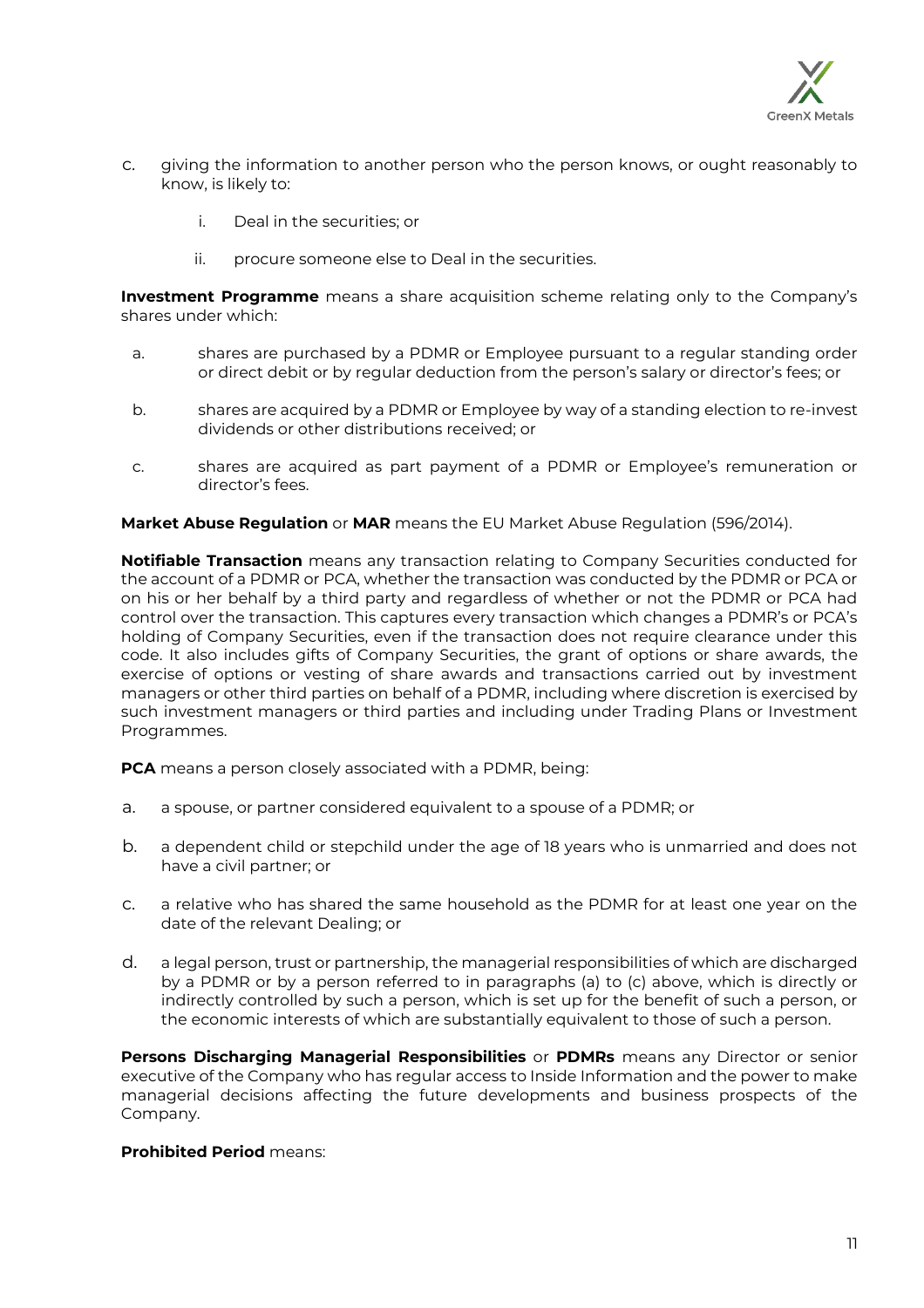

- a. in respect of a PDMR, any Closed Period and/or any period when there exists any matter that constitutes Inside Information; and
- b. in respect of a Employee who is not a PDMR, any period during which the clearance procedures in this Securities Trading Policy continue to apply to him or her.

**Relevant Interest** A person has a Relevant Interest in securities if they:

- a. are the holder of the securities; or
- b. have power to exercise, or control the exercise of, a right to vote attached to the securities; or
- c. have power to dispose of, or control the exercise of a power to dispose of, the securities.

**Security** includes shares, debentures, rights, options, employee options, prescribed interests and warrants and **Securities** has a corresponding meaning.

**Trading Plan** means a written, non-discretionary trading plan entered into by a PDMR or other Employee and an independent third party that sets out a strategy for the acquisition and/or disposal of Company Securities by the PDMR or other Employee and for which prior written clearance has been provided in accordance with paragraph 14 and where:

- a. the Trading Plan specifies the amount of Company Securities to be dealt in and the price at which and the date on which the Company Securities are to be dealt in;
- b. the Trading Plan does not permit the PDMR or other Employee to exercise any influence or discretion over how, when, whether to trade, or the price at which the Company Securities are to be dealt in;
- c. the Trading Plan includes a method for determining the amount of Company Securities to be dealt and the price at which and the date on which the Company Securities are to be dealt in.

For the purposes of this Policy, information is taken to be **Significant** or will have a **Significant Effect** is information which, if it were made public, would be likely to have a significant effect on the prices of financial instruments or derivative financial instruments is information a reasonable investor would be likely to use as part of the basis of his or her investment decisions

**Transaction Entity** means an entity which the Company has business dealings which is listed on the ASX, London Stock Exchange or Warsaw Stock Exchange or any other financial market.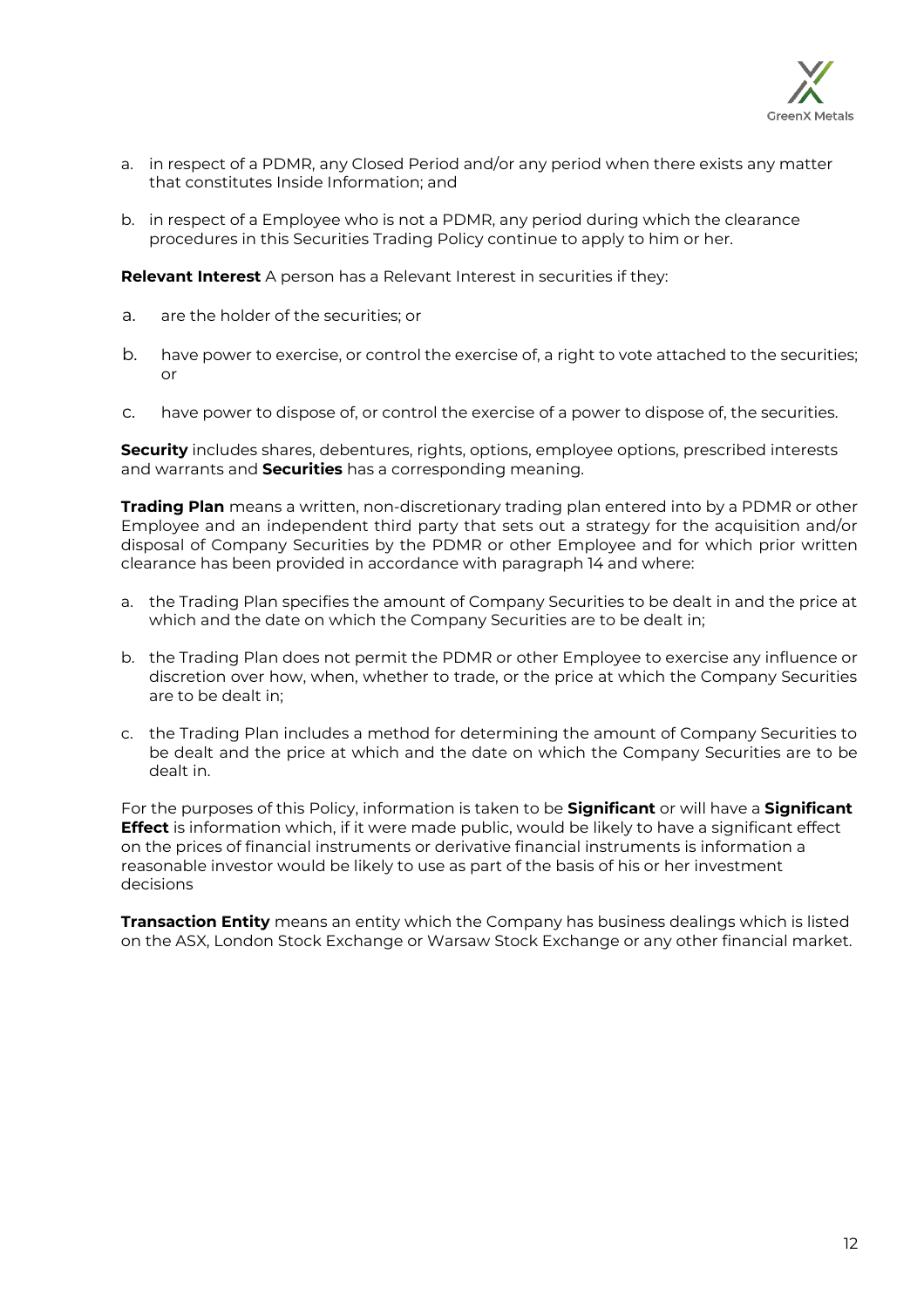

# **Schedule 2 – Exclusions From The Securities Trading Policy**

<span id="page-12-0"></span>The following Dealings by a PDMR can be permitted during a Closed Period:

- a. Entitlements as set out below:
	- i. an undertaking or election to take up entitlements under a rights issue or other offer (including an offer for Company Securities in lieu of a cash dividend);
	- ii. the take up of entitlements under a rights issue or other offer; and
	- iii. allowing entitlements to lapse under a rights issue or other offer,

provided that the PDMR explains the reasons for the Dealing not taking place at another time and that the Approving Officer is satisfied with that explanation.

- b. A PDMR can be permitted to transfer Company Securities between two accounts of that PDMR during a Closed Period, provided that such a transfer does not result in a change in price of the relevant Company Securities. Absent further guidance, this should be taken to mean that the transfer should not affect the price of that Company Security. A transfer of Company Securities into the relevant PDMR's personal pension scheme and a transfer to a family trust or an account held jointly with another person would not be viewed as a transfer between two accounts of a PDMR and would therefore not qualify for this exception.
- c. Dealings that result in no effective change to the beneficial interest in the Company Securities.
- d. Dealings relating to employee share or saving schemes or qualifications or entitlements to shares.
- e. Article 19(12)(b) of MAR may also allow the Company to give clearance to PDMRs during a Closed Period for other Dealings:
	- i. that result in no effective change to the beneficial interest in the Company Securities; or
	- ii. relating to employee share or saving schemes; or
	- iii. relating to qualifications or entitlements to shares.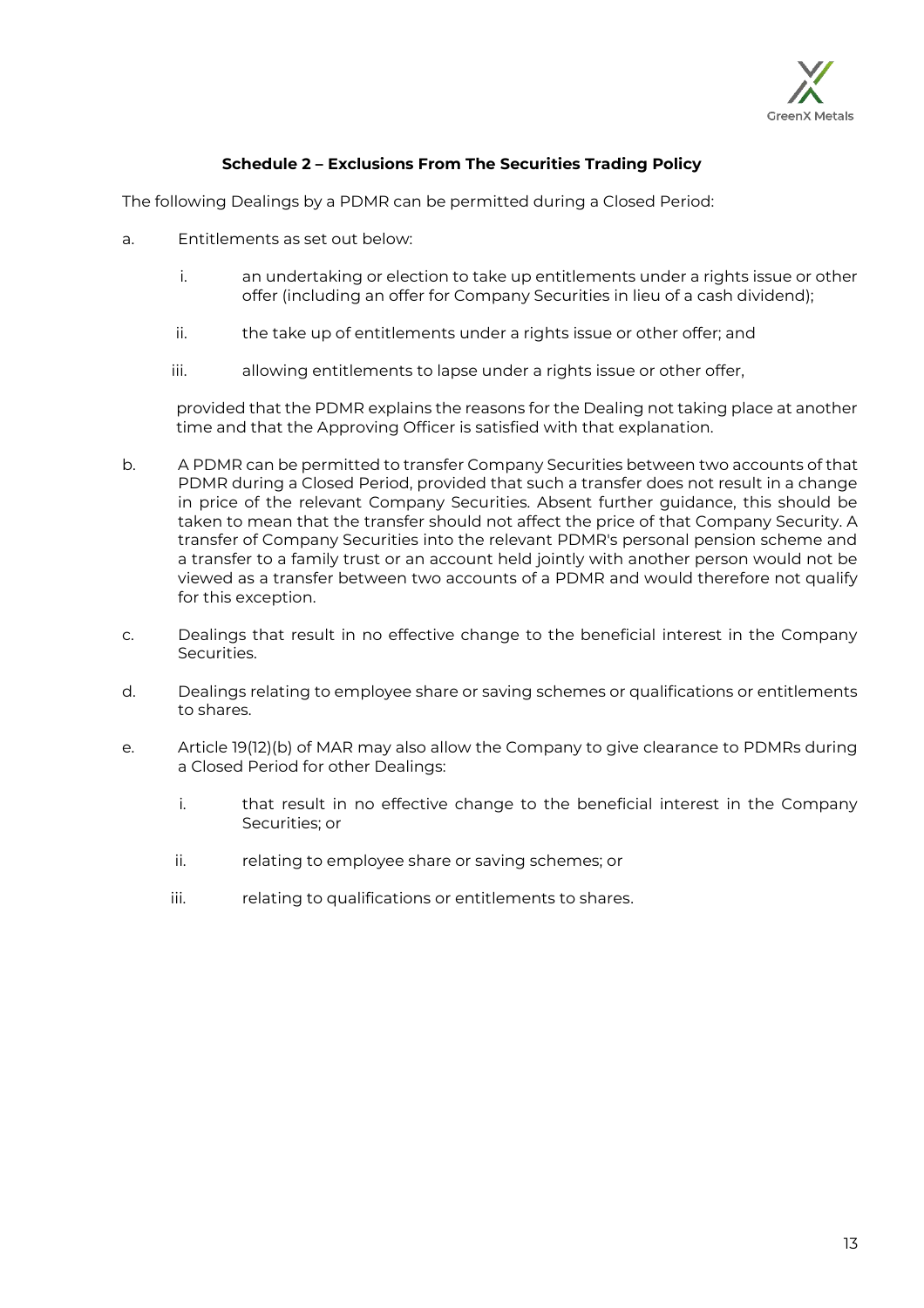

# <span id="page-13-0"></span>**Schedule 3 – Exceptional Circumstances**

For the purposes of this Policy, Exceptional Circumstances include:

- a. A PDMR can be given clearance to sell (but not to purchase) the Company's shares (but not other Company Securities) during a Closed Period if he or she is in severe financial difficulty, or there are other exceptional circumstances, which require the immediate sale of shares. Clearance may only be granted in respect of such number of shares as the PDMR needs to sell to obtain the required financial resources.
- b. Any request to Deal by reason of exceptional circumstances must be accompanied by a written statement that describes the exceptional character of the circumstances and explains the transaction envisaged, why that transaction could not be executed at a time other than during the Closed Period and why the sale of shares is the only reasonable alternative to obtain the necessary financing. If such a written statement is not included with the PDMR's clearance request, then the Approving Officer should request one from the PDMR before the decision to grant clearance is taken.
- c. Circumstances are 'exceptional' only if they are extremely urgent, unforeseen and compelling and where their cause is external to the relevant PDMR and he or she has no control over them. When considering whether the circumstances are exceptional, the Approving Officer must take into account (among other things) the extent to which the PDMR:
	- i. is facing a legally enforceable commitment or claim, such as a court order; and
	- ii. could not reasonably satisfy a financial commitment (which was entered into before the start of the Closed Period) to a third party (including a tax authority) otherwise than by selling the relevant shares immediately.
- d. Given the stringent requirements described above, clearance to Deal under the Exceptional Circumstances are unlikely to be granted except in rare cases.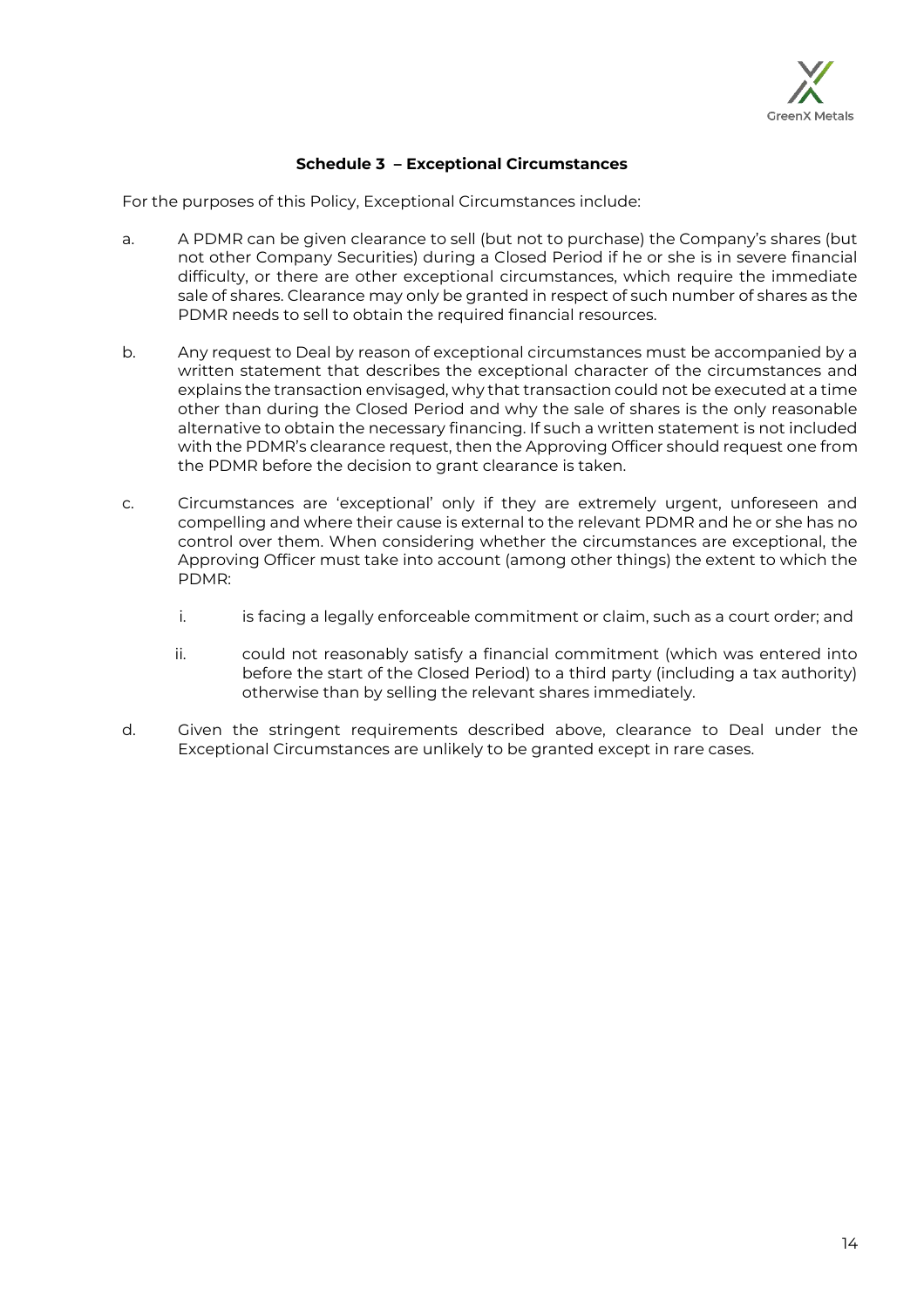

# <span id="page-14-0"></span>**Schedule 4 – Notification Requirements**

#### **Initial disclosure**

- 1. The PDMR will provide the following information to the Company as at the date of the PDMRs appointment:
	- a. details of all Company Securities registered in the PDMRs name. These details include the number and class of the Company Securities;
	- b. details of all Company Securities not registered in the PDMRs name but in which the PDMR has a Relevant Interest. These details include the number and class of the Company Securities, the name of the registered holder and the circumstances giving rise to the relevant interest;
	- c. details of all Company Securities registered by the PCAs. These details include the number and class of the Company Securities and the name of the registered holder. PDMR's should inform their PCAs in writing of this requirement and keep a copy. The Company Secretary can provide PDMRs with a letter that PDMRs can use to do this; and
	- d. details of all contracts (other than contracts to which the Company is a party) to which the PDMR is a party or under which the PDMR is entitled to a benefit, and that confer a right to call for or deliver shares in, debentures of, or interests in a managed investment scheme made available by, the Company or a related body corporate. These details include the number and class of shares, debentures or interests, the name of the registered holder if the shares, debentures or interests have been issued and the nature of the PDMRs interest under contract.
- 2. The PDMR will provide the required information as soon as reasonably possible after the date of appointment and in any event not later than one Business Days after the date of the PDMRs appointment.

## **Ongoing disclosure**

- 3. The PDMR will provide the following information:
	- a. details of changes in Company Securities registered in the PDMRs name other than changes occurring as a result of corporate actions by the Company. These details include the date of the change, the number and class of the Company Securities held before and after the change, and the nature of the change, for example on-market transfer. The PDMR will also provide details of the consideration payable in connection with the change, or if a market consideration is not payable, the value of the Company Securities that are the subject of the change;
	- b. details of changes in Company Securities not registered in the PDMRs name but in which the PDMR has a Relevant Interest. These details shall include the date of the change, the number and class of the Company Securities held before and after the change, the name of the registered holder before and after the change, and the circumstances giving rise to the Relevant Interest. The PDMR will also provide details of the consideration payable in connection with the change, or if a market consideration is not payable, the value of the Company Securities that are the subject of the change;
	- c. details of changes in Company Securities registered by the PCAs. These details shall include the date of the change, the number and class of the Company Securities held before and after the change, the name of the registered holder before and after the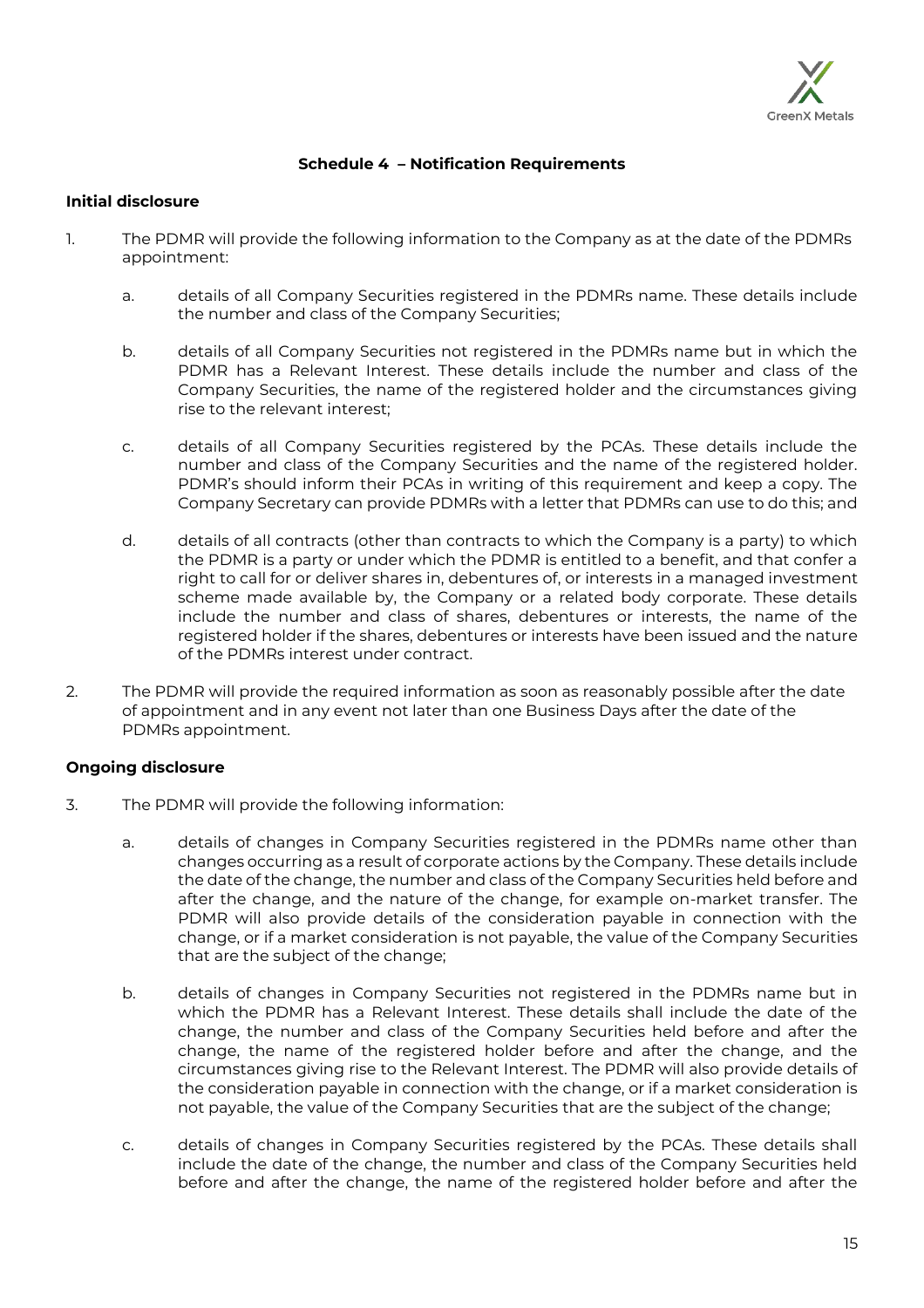

change. The PDMR will also provide details of the consideration payable in connection with the change, or if a market consideration is not payable, the value of the Company Securities that are the subject of the change; and

- d. details of all changes to contracts (other than contracts to which the Company is a party) to which the PDMR is a party or under which the PDMR is entitled to a benefit, and that confer a right to call for or deliver shares in, debentures of, or interests in a managed investment scheme made available by, the Company or a related body corporate. These details include the date of the change, the number and class of the shares, debentures or interests to which the interest relates before and after the change, the name of the registered holder if the shares, debentures or interests have been issued, and the nature of the PDMR's interests under the contract.
- 4. The PDMR will provide the required information as soon as reasonably possible after the date of the change and in any event no later than one Business Day after the date of the change.

# **Final disclosure**

- 5. The PDMR will provide the following information as at the date of ceasing to be a PDMR.
	- a. details of all Company Securities registered in the PDMR's name. These details include the number and class of the Securities;
	- b. details of all Company Securities not registered in the PDMR's name but in which the PDMR has a Relevant Interest. These details include the number and class of the Company Securities, the name of the registered holder and the circumstances giving rise to the relevant interest;
	- c. details of all Company Securities registered by the PCAs. These details include the number and class of the Company Securities and the name of the registered holder; and
	- d. details of all contracts (other than contracts to which the Company is a party) to which the PDMR is a party or under which the PDMR is entitled to a benefit, and that confer a right to call for or delivery shares in, debentures of, or interests in a managed investment scheme made available by, the Company or a related body corporate. These details include the number and class of the shares, debentures or interests, the name of the registered holder if the shares debentures or interests have been issued and the nature of the interest under the contract.
- 6. The PDMR will provide the required information as soon as reasonably possible after the date of ceasing to be a PDMR and in any event no later than one Business Day after the date of ceasing to be a PDMR.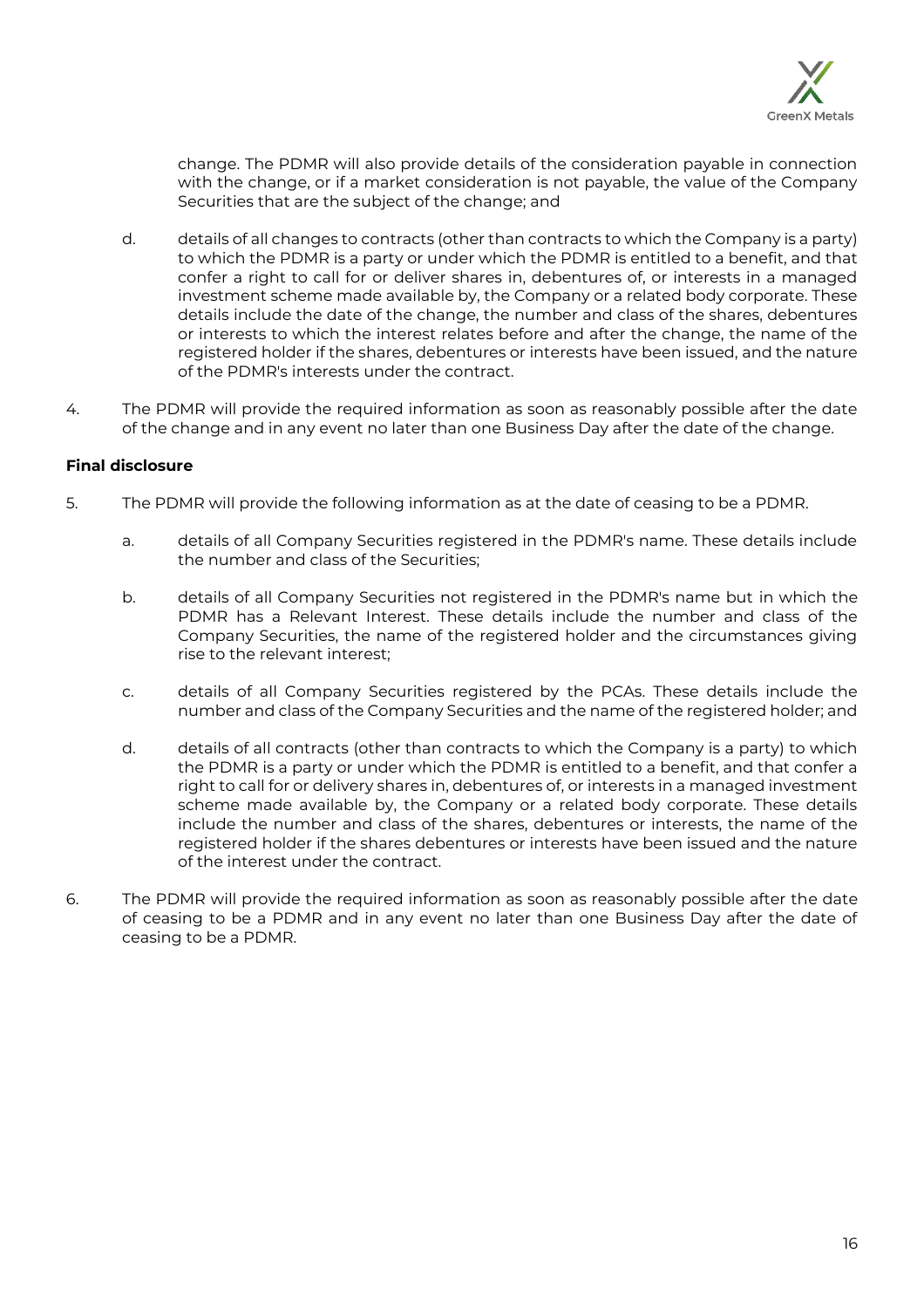

# **Schedule 5 - Form of Acknowledgement by Employee**

- a. I have read and understood the document titled "Securities Trading Policy" of the GreenX Group (the **Securities Trading Policy**).
	- i. I agree to be bound by, and to comply with, the Securities Trading Policy.
	- ii. I acknowledge and agree that the Securities Trading Policy forms part of the terms of my appointment as an employee/director/consultant of the GreenX Group.

Signature: ……………………………………………………………………

Name: …………………………………………………………………………

Date: ..……………………………………………………..…………………..

To be returned to the Company Secretary on completion.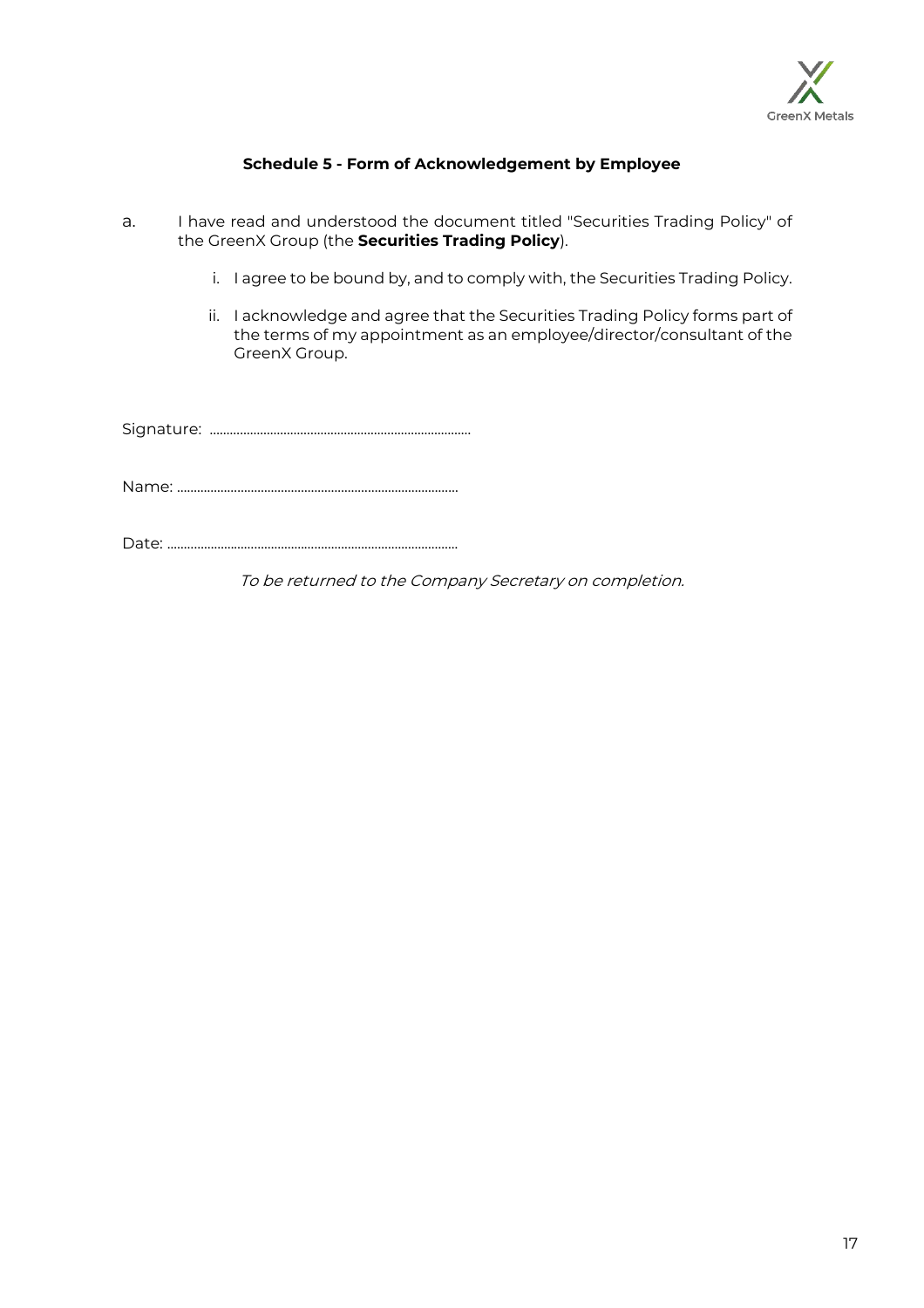

# **Schedule 6 - Securities Trading Request**

In accordance with the Securities Trading Policy of the GreenX Group, before dealing in any Company Securities you are required to obtain clearance.

Please forward this request to Approving Officer by fax no. + 61 8 9322 6558 or scan then by email to info@greenxmetals.com

| Name:      |  |
|------------|--|
| Position:  |  |
| Location:  |  |
| Telephone: |  |
| Facsimile: |  |

I request permission to trade the following Securities which are currently held / proposed to be held by myself personally and/or other parties with whom I have a Relevant Interest as follows:

| <b>Registered Name of Security Holder</b> | Type of<br>Company<br><b>Security</b> | <b>Number of</b><br>Company<br><b>Securities</b> | <b>Buy/Sell</b> |
|-------------------------------------------|---------------------------------------|--------------------------------------------------|-----------------|
|                                           |                                       |                                                  |                 |
|                                           |                                       |                                                  |                 |

I confirm that:

- a. it is not a Closed Period;
- b. I am not in possession of Inside Information;
- c. I will not deal in the above Company Securities until I am notified that clearance is approved; and
- d. If, after I receive clearance, I become aware that I am in possession of Inside Information before I deal, I will inform the Approving Officer and refrain from dealing; and
- e. I may be refused permission to deal without explanation.

Signed: \_\_\_\_\_\_\_\_\_\_\_\_\_\_\_\_\_\_\_\_\_\_\_\_\_\_\_\_\_\_\_\_\_\_ Date: \_\_\_\_\_\_\_\_\_\_\_\_\_\_\_\_\_\_\_\_\_\_\_

This form is valid for a period of 5 Business Days from the date of approval. After this time, clearance will lapse and a further request will need to be completed. This form will be returned to you with the period of validation completed if approval has been granted.

For completion by the Approving Officer:

Approval for the above dealing bas been *cleared for a period of 5 Business Days / refused* (Approving Officer to delete one).

Signed: \_\_\_\_\_\_\_\_\_\_\_\_\_\_\_\_\_\_\_\_\_\_\_\_\_\_\_\_\_\_\_\_\_\_ Date: \_\_\_\_\_\_\_\_\_\_\_\_\_\_\_\_\_\_\_\_\_\_\_

 $\mathcal{L}_\text{max}$  , and the contract of the contract of the contract of the contract of the contract of the contract of

Name of Approving Officer: \_



GreenX Metals Limited | LSE / ASX / GPW: GRX | ABN: 23 008 677 852 | www.greenxmetals.com LONDON Unit 3C, 38 Jermyn Street | London | SWY1 6DN | T: +44 207 478 3900 PERTH Level 9, 28 The Esplanade, Perth WA 6000 | T: +61 8 9322 6322 | F: +61 8 9322 6558 WARSAW Wiejska 17/11 | Warsaw | 00-480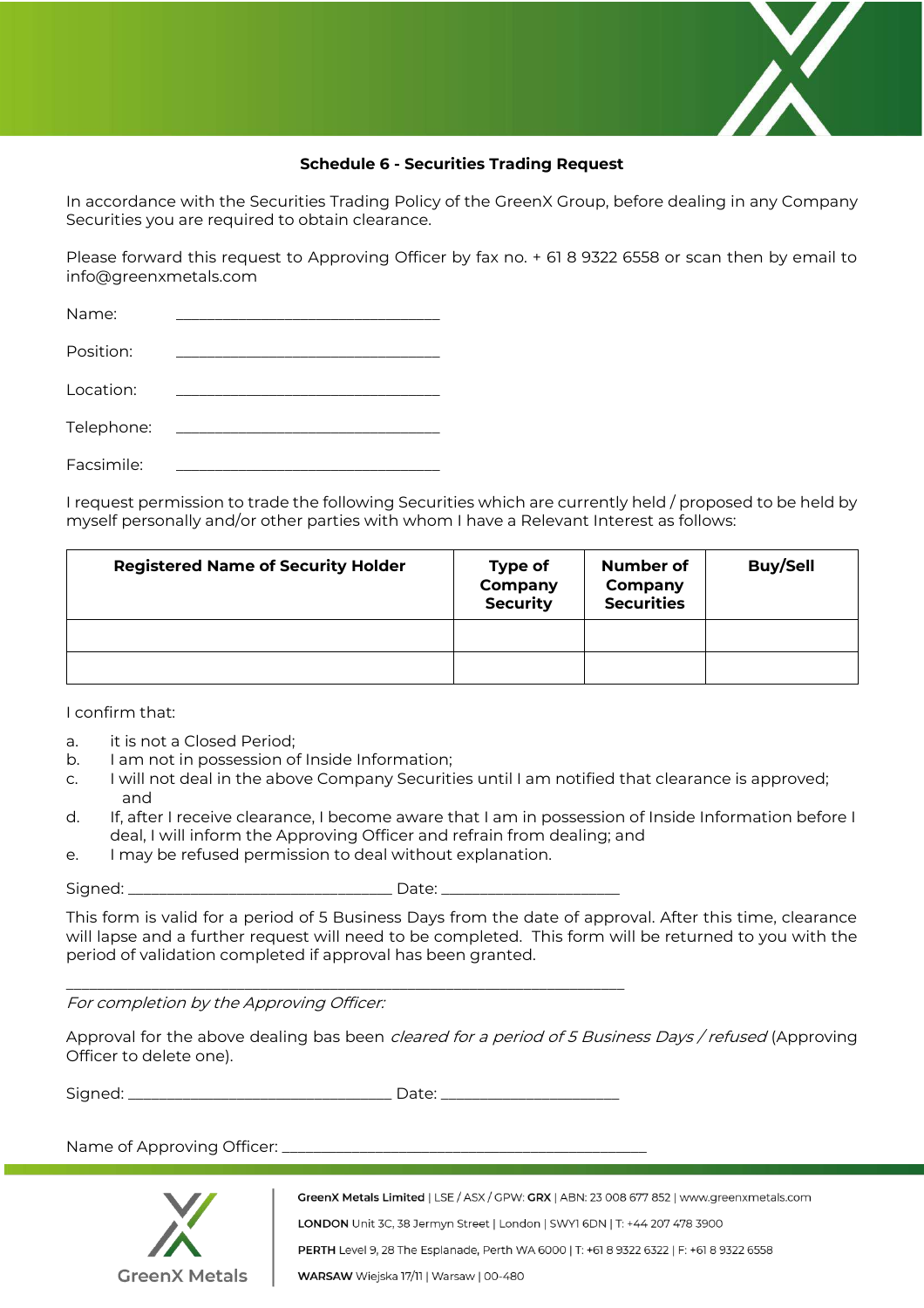

# **Schedule 7 – Example PDMR Notification Form**

GreenX Metals Limited (the "**Company**")

## **Transaction notification**

Please send your completed form to the Company Secretary. If you require any assistance in completing this form, please contact the Company Secretary.

| [Include first name(s) and last name(s)]<br>[If the PCA is a legal person, state its full name<br>including legal form as provided for in the register<br>where it is incorporated, if applicable]<br>[For PDMRs, state job title e.g. CEO, CFO]<br>[For PCAs, state that the notification concerns a<br>PCA and the name and position of the relevant |  |  |  |  |  |  |  |
|--------------------------------------------------------------------------------------------------------------------------------------------------------------------------------------------------------------------------------------------------------------------------------------------------------------------------------------------------------|--|--|--|--|--|--|--|
|                                                                                                                                                                                                                                                                                                                                                        |  |  |  |  |  |  |  |
|                                                                                                                                                                                                                                                                                                                                                        |  |  |  |  |  |  |  |
|                                                                                                                                                                                                                                                                                                                                                        |  |  |  |  |  |  |  |
|                                                                                                                                                                                                                                                                                                                                                        |  |  |  |  |  |  |  |
| [Please indicate if this is an initial notification or an<br>amendment to a prior notification. If this is an<br>amendment, please explain the previous error<br>which this amendment has corrected                                                                                                                                                    |  |  |  |  |  |  |  |
| Details of the transaction(s): section to be repeated for (i) each type of<br>instrument; (ii) each type of transaction; (iii) each date; and (iv) each place<br>where transactions have been conducted                                                                                                                                                |  |  |  |  |  |  |  |
| [State the nature of the instrument e.g. a share, a<br>debt instrument, a derivative or a financial<br>instrument linked to a share or debt instrument                                                                                                                                                                                                 |  |  |  |  |  |  |  |
| [Description of the transaction<br>type<br>e.g.<br>acquisition, disposal, subscription, contract for                                                                                                                                                                                                                                                   |  |  |  |  |  |  |  |
| [Please indicate whether the transaction is linked<br>to the exercise of a share option programme]                                                                                                                                                                                                                                                     |  |  |  |  |  |  |  |
| [If the transaction was conducted pursuant to an<br>investment programme or a trading plan, please<br>indicate that fact and provide the date on which<br>the relevant investment programme or trading                                                                                                                                                 |  |  |  |  |  |  |  |
|                                                                                                                                                                                                                                                                                                                                                        |  |  |  |  |  |  |  |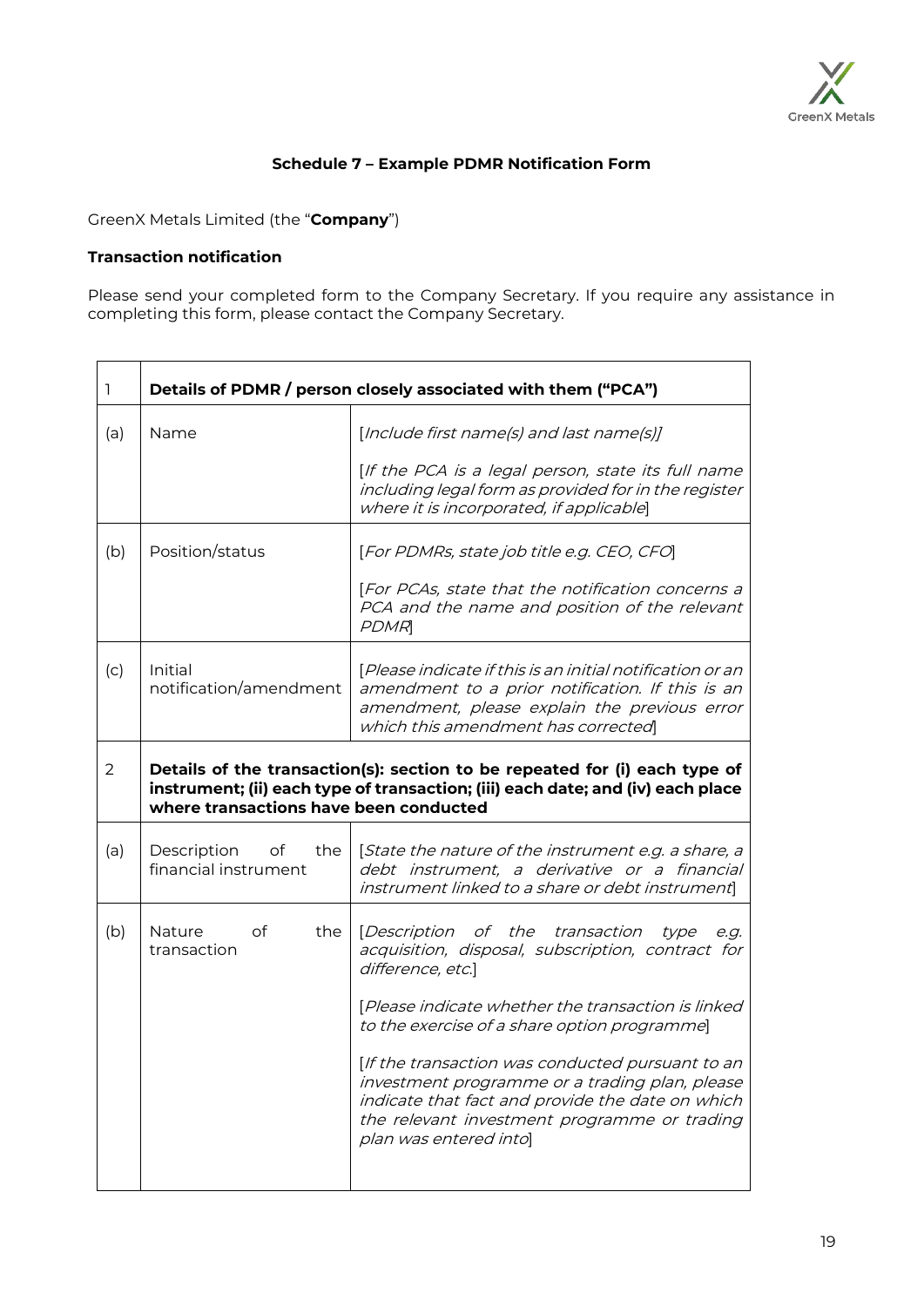

| (c) | Price(s) and volume(s)   |                                        | Price(s)                                                                                                                                                                                                                                                                                                                                                           | Volume(s)                                                                                                                                       |  |  |
|-----|--------------------------|----------------------------------------|--------------------------------------------------------------------------------------------------------------------------------------------------------------------------------------------------------------------------------------------------------------------------------------------------------------------------------------------------------------------|-------------------------------------------------------------------------------------------------------------------------------------------------|--|--|
|     |                          |                                        |                                                                                                                                                                                                                                                                                                                                                                    |                                                                                                                                                 |  |  |
|     |                          |                                        |                                                                                                                                                                                                                                                                                                                                                                    |                                                                                                                                                 |  |  |
|     |                          |                                        | [Where more than one transaction of the same<br>nature (purchase, disposal, etc.) of the same<br>financial instrument are executed on the same<br>day and at the same place transaction, prices and<br>volumes of these transactions be separately<br>identified in the table above, using as many lines<br>as needed. Do not aggregate or net off<br>transactions |                                                                                                                                                 |  |  |
|     |                          |                                        | [In each case, please specify the currency and the<br>metric quantity                                                                                                                                                                                                                                                                                              |                                                                                                                                                 |  |  |
| (d) | Aggregated information   |                                        | transactions when these transactions:                                                                                                                                                                                                                                                                                                                              | [Please aggregate the volumes of multiple                                                                                                       |  |  |
|     | Aggregated volume        |                                        | - relate to the same financial instrument;                                                                                                                                                                                                                                                                                                                         |                                                                                                                                                 |  |  |
|     | Price                    | - are of the same nature;              |                                                                                                                                                                                                                                                                                                                                                                    |                                                                                                                                                 |  |  |
|     |                          |                                        | - are executed on the same day; and                                                                                                                                                                                                                                                                                                                                |                                                                                                                                                 |  |  |
|     |                          |                                        |                                                                                                                                                                                                                                                                                                                                                                    | - are executed at the same place of transaction]                                                                                                |  |  |
|     |                          | [Please state the metric for quantity] |                                                                                                                                                                                                                                                                                                                                                                    |                                                                                                                                                 |  |  |
|     |                          |                                        | [Please provide:                                                                                                                                                                                                                                                                                                                                                   |                                                                                                                                                 |  |  |
|     |                          |                                        | the single transaction; and                                                                                                                                                                                                                                                                                                                                        | - in the case of a single transaction, the price of                                                                                             |  |  |
|     |                          |                                        | - in the case where the volumes of multiple<br>transactions are aggregated, the weighted<br>average price of the aggregated transactions                                                                                                                                                                                                                           |                                                                                                                                                 |  |  |
|     |                          |                                        | [Please state the currency]                                                                                                                                                                                                                                                                                                                                        |                                                                                                                                                 |  |  |
| (e) | Date of the transaction  |                                        | MM-DD and please specify the time zone]                                                                                                                                                                                                                                                                                                                            | [Date of the particular day of execution of the<br>notified transaction, using the date format: YYYY-                                           |  |  |
| (f) | Place of the transaction |                                        | 'outside a trading venue' in this box]                                                                                                                                                                                                                                                                                                                             | [Please name the trading venue where the<br>transaction was executed. If the transaction was<br>not executed on any trading venue, please state |  |  |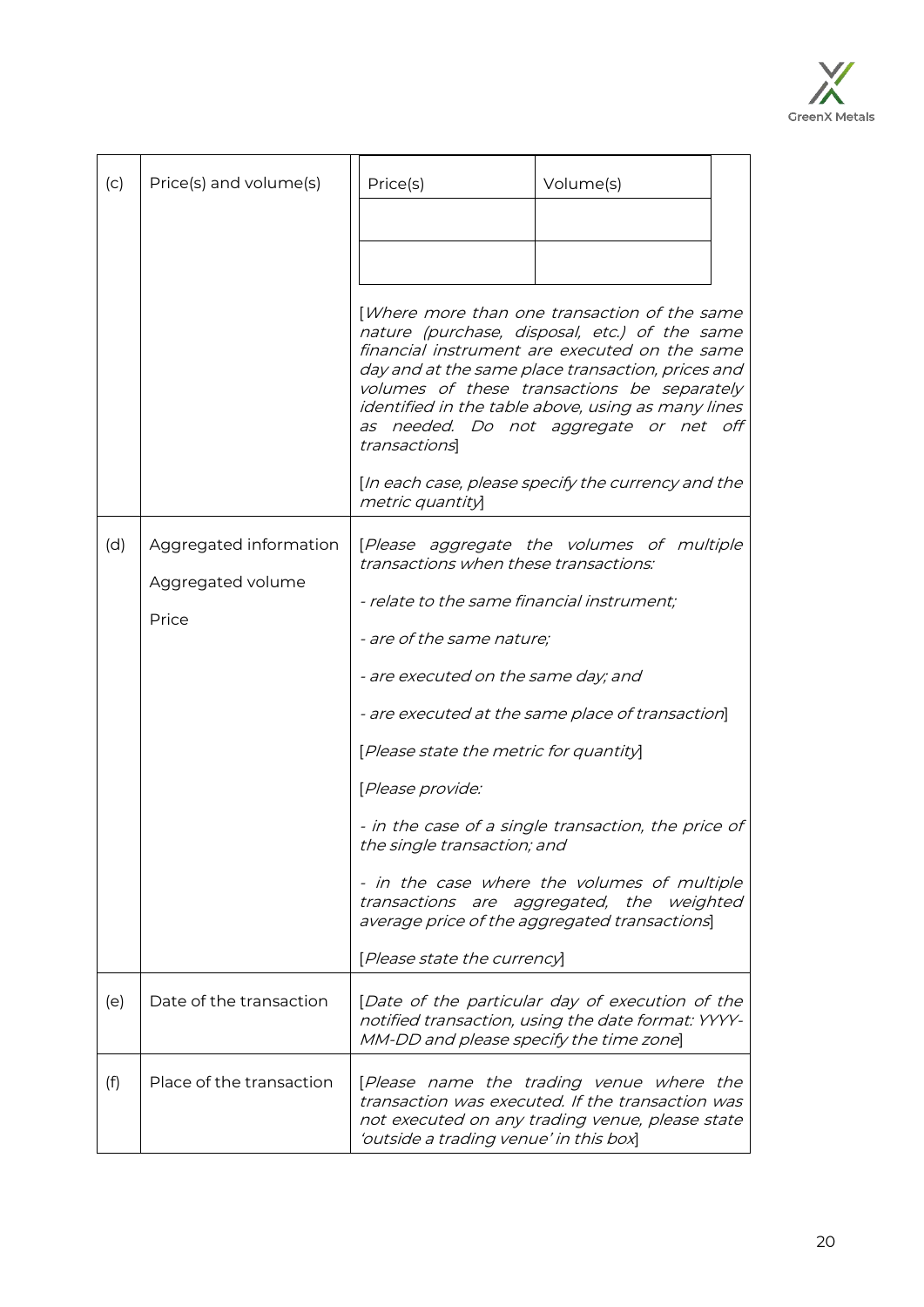

## **Schedule 8 - Guidance on employee share plans, employee share awards and employee trusts**

# **1. AWARDS, ETC**

- a. General rule: No discretionary awards may be made to any person (whether or not a PDMR or Employee) in a Closed Period.
- b. Invitations under all-employee plans should not be launched in a Closed Period.
- c. Awards of shares under pre-planned regular employee share or savings arrangements (e.g. awards of partnership shares under a share incentive plan) put in place before the Closed Period can be made provided no changes are made by a PDMR to their savings level during that Closed Period.
- d. Awards or invitations under either discretionary or all-employee plans may be possible during a period when there is Inside Information if failure to make the award or invitation would indicate that Inside Information exists. Advice should be taken if awards or invitations are being considered in this situation.

## **2. EXERCISE OF OPTIONS AND VESTING OF AWARDS UNDER LONG-TERM INCENTIVE PLANS**

- a. General rule: Clearance cannot ordinarily be given for exercises of options by a PDMR or Employee during a Prohibited Period. Whether clearance can be given for vesting of awards under long-term incentive plans depends largely upon the plan rules.
- b. As an exception to this, exercises of options can be permitted during a Prohibited Period if the relevant option would otherwise expire (e.g. at the end of a 6 month Sharesave exercise period). Stricter rules apply to a PDMR during a Closed Period. The sale of the resulting shares to meet tax obligations or pay the exercise price of the options is subject to separate rules. Further details are set out in paragraph 3 below.
- c. Rules of the long-term incentive plan arrangements (which do not use options) will generally stipulate what happens if an award vests (e.g. when all performance conditions are met) in a Prohibited Period. Those rules may for example:
	- A. provide for vesting to be delayed until after the relevant Prohibited Period ends, even if the relevant conditions are met; or
	- B. provide a fixed right for individuals to receive shares, if the relevant conditions are met.

In case (A), subject to the drafting of the relevant rules, no issue arises because no Dealing takes place during a Prohibited Period. In case (B), vesting is generally possible for PDMRs or other Employees (as is a sale of shares as set out in paragraph 3 below). However advice should be obtained.

## **3. IMMEDIATE SALES OF SHARES RECEIVED UNDER EMPLOYEE SHARE PLANS**

a. General rule: Even if options are permitted to be exercised or awards are permitted to vest, clearance should not ordinarily be given for the immediate sale of the resulting shares in a Prohibited Period, including where the relevant